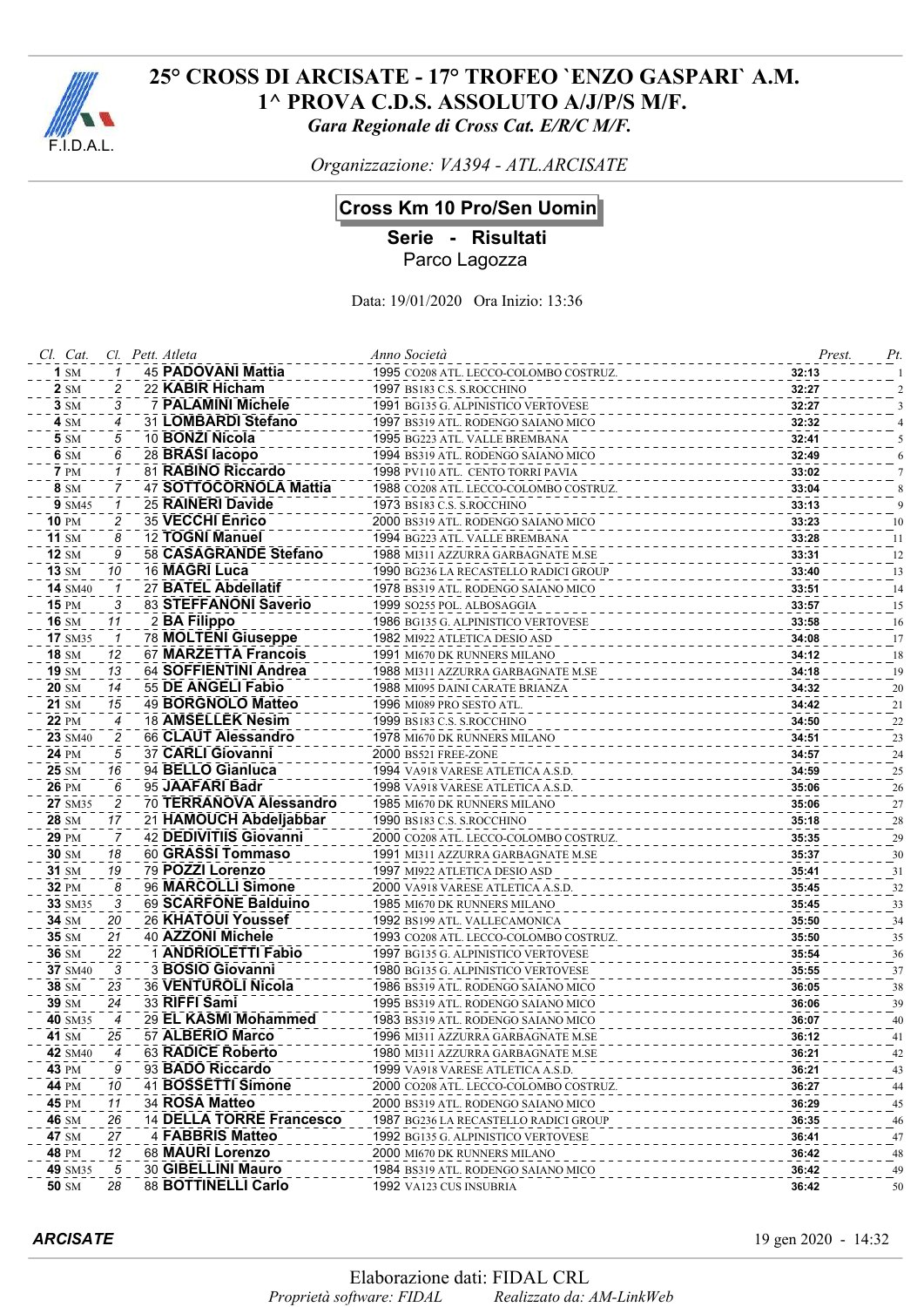

*Organizzazione: VA394 - ATL.ARCISATE*

# **Cross Km 10 Pro/Sen Uomini**

**Serie - Risultati** Parco Lagozza

| Cl. Cat.       |                         | Cl. Pett. Atleta |                            | Anno Società                           | Prest.    | Pt. |
|----------------|-------------------------|------------------|----------------------------|----------------------------------------|-----------|-----|
| 51 SM40        | 5                       |                  | 59 DELLA PONA Lucio Tullio | 1976 MI311 AZZURRA GARBAGNATE M.SE     | 36:46     | 51  |
| <b>52 PM</b>   | 13                      |                  | 50 GALLIANI Francesco      | 1999 MI089 PRO SESTO ATL.              | 36:50     | 52  |
| 53 SM          | 29                      |                  | 23 MORA Giacomo            | 1995 BS183 C.S. S.ROCCHINO             | 36:56     | 53  |
| <b>54</b> SM40 | 6                       |                  | 65 TETTAMANTI Stefano      | 1978 MI311 AZZURRA GARBAGNATE M.SE     | 36:57     | 54  |
| 55 SM35        | 6                       |                  | 38 MASCHERPA Giovanni      | 1983 BS521 FREE-ZONE                   | 37:03     | 55  |
| 56 SM          | 30                      |                  | 6 NORIS Giuliano           | 1991 BG135 G. ALPINISTICO VERTOVESE    | 37:22     | 56  |
| 57 SM          | 31                      |                  | 13 ANGIOLINI Ivan          | 1989 BG236 LA RECASTELLO RADICI GROUP  | 37:29     | 57  |
| 58 SM40        | 7                       |                  | 44 FUMAGALLI Stefano       | 1978 CO208 ATL. LECCO-COLOMBO COSTRUZ. | 37:36     | 58  |
| 59 SM45        | $\overline{\mathbf{c}}$ |                  | 89 CAVALLARO Sandro        | 1975 VA123 CUS INSUBRIA                | 37:43     | 59  |
| 60 SM          | 32                      |                  | 86 LANDONI Nicol+!         | 1992 VA121 PRO PATRIA A.R.C. BUSTO A.  | 37:47     | 60  |
| 61 SM          | 33                      |                  | 85 DE PAOLI Fabio          | 1989 VA121 PRO PATRIA A.R.C. BUSTO A.  | 37:48     | 61  |
| 62 PM          | 14                      | 80 PARISI Pietro |                            | 2000 PV110 ATL. CENTO TORRI PAVIA      | 37:50     | 62  |
| 63 PM          | 15                      |                  | 8 TESTA Diego              | 1999 BG135 G. ALPINISTICO VERTOVESE    | 37:51     | 63  |
| 64 PM          | 16                      |                  | 72 CHIESA Tommaso Maria    | 1998 MI798 MILANO ATLETICA             | 38:05     | 64  |
| 65 SM          | 34                      |                  | 71 VECCHIA Matteo          | 1990 MI670 DK RUNNERS MILANO           | 38:07     | 65  |
| 66 SM          | 35                      |                  | <b>48 ARICI Christian</b>  | 1995 MI089 PRO SESTO ATL.              | 38:17     | 66  |
| 67 SM35        |                         |                  | <b>76 BARONE Ciro</b>      | 1985 MI922 ATLETICA DESIO ASD          | 38:31     | 67  |
| 68 SM          | 36                      |                  | 20 FACHERIS Carlo          | 1991 BS183 C.S. S.ROCCHINO             | 38:39     | 68  |
| 69 SM35        | 8                       |                  | 15 MACHROU Redouane        | 1982 BG236 LA RECASTELLO RADICI GROUP  | 38:48     | 69  |
| <b>70 SM</b>   | 37                      |                  | 73 LONARDO Francesco       | 1996 MI798 MILANO ATLETICA             | 39:00     | 70  |
| <b>71 SM</b>   | 38                      |                  | 87 LONGO Stefano           | 1988 VA121 PRO PATRIA A.R.C. BUSTO A.  | 39:05     | 71  |
| <b>72 SM</b>   | 39                      |                  | 61 PATUZZO Roberto         | 1994 MI311 AZZURRA GARBAGNATE M.SE     | 39:12     | 72  |
| <b>73 SM</b>   | 40                      |                  | 90 DI LALLA Lorenzo        | 1993 VA123 CUS INSUBRIA                | 39:37     | 73  |
| <b>74 SM50</b> | $\mathcal I$            |                  | 77 DRYJA Marek Andrezej    | 1970 MI922 ATLETICA DESIO ASD          | 39:42     | 74  |
| <b>75 PM</b>   | 17                      |                  | 46 PALLADINO Walter        | 2000 CO208 ATL. LECCO-COLOMBO COSTRUZ. | 40:17     |     |
| <b>76 SM</b>   | 41                      | 74 TRAORE Bafi   |                            |                                        |           | 75  |
|                |                         | 32 LOSIO Marco   |                            | 1995 MI798 MILANO ATLETICA             | 42:16     | 76  |
| SM             |                         |                  | 84 MENGHI Cristian         | 1987 BS319 ATL. RODENGO SAIANO MICO    | Rit       |     |
| PM             |                         |                  | 62 LOSI Gabriele           | 2000 SO267 G.S. VALGEROLA CIAPPARELLI  | Rit       |     |
| PM             |                         |                  |                            | 2000 MI311 AZZURRA GARBAGNATE M.SE     | Rit       |     |
| ${\rm SM}$     |                         |                  | 54 CUTRUPI Daniele Alessio | 1988 MI095 DAINI CARATE BRIANZA        | <b>NP</b> |     |
| PM             |                         |                  | 82 STEFFANONI Giovanni     | 1999 SO255 POL. ALBOSAGGIA             | <b>NP</b> |     |
| PM             |                         |                  | 92 ASTUTI Andrea           | 2000 VA918 VARESE ATLETICA A.S.D.      | <b>NP</b> |     |
| PM             |                         |                  | <b>56 FONTANA Giuseppe</b> | 1998 MI095 DAINI CARATE BRIANZA        | <b>NP</b> |     |
| PM             |                         |                  | 11 CADEI Stefano           | 2000 BG223 ATL. VALLE BREMBANA         | <b>NP</b> |     |
| ${\rm SM}$     |                         |                  | 19 ELENA Emilio            | 1990 BS183 C.S. S.ROCCHINO             | <b>NP</b> |     |
| SM35           |                         |                  | <b>75 BAMAAROUF Tariq</b>  | 1982 MI922 ATLETICA DESIO ASD          | <b>NP</b> |     |
| PM             |                         |                  | 9 BONZI Matteo             | 1998 BG223 ATL. VALLE BREMBANA         | <b>NP</b> |     |
| SM             |                         |                  | 43 DENTI Andrea            | 1988 CO208 ATL. LECCO-COLOMBO COSTRUZ. | <b>NP</b> |     |
| SM35           |                         |                  | 91 DIANIN Massimo          | 1981 VA123 CUS INSUBRIA                | <b>NP</b> |     |
| SM35           |                         | 17 RUGA Fabio    |                            | 1981 BG236 LA RECASTELLO RADICI GROUP  | <b>NP</b> |     |
| PM             |                         |                  | 24 PAPETTI Andrea          | 1999 BS183 C.S. S.ROCCHINO             | <b>NP</b> |     |
| SM             |                         |                  | 53 BARONCHELLI Nathan      | 1995 MI095 DAINI CARATE BRIANZA        | <b>NP</b> |     |
| SM35           |                         |                  | 39 MONTANARI Giordano      | 1981 BS521 FREE-ZONE                   | <b>NP</b> |     |
| PM             |                         | 52 ZASSO Mirko   |                            | 2000 MI089 PRO SESTO ATL               | <b>NP</b> |     |
| PM             |                         |                  | 5 LOTTA Alessandro         | 1999 BG135 G. ALPINISTICO VERTOVESE    | <b>NP</b> |     |
| PM             |                         |                  | 51 GATTONI Andrea          | 1999 MI089 PRO SESTO ATL.              | <b>NP</b> |     |
|                |                         |                  |                            |                                        |           |     |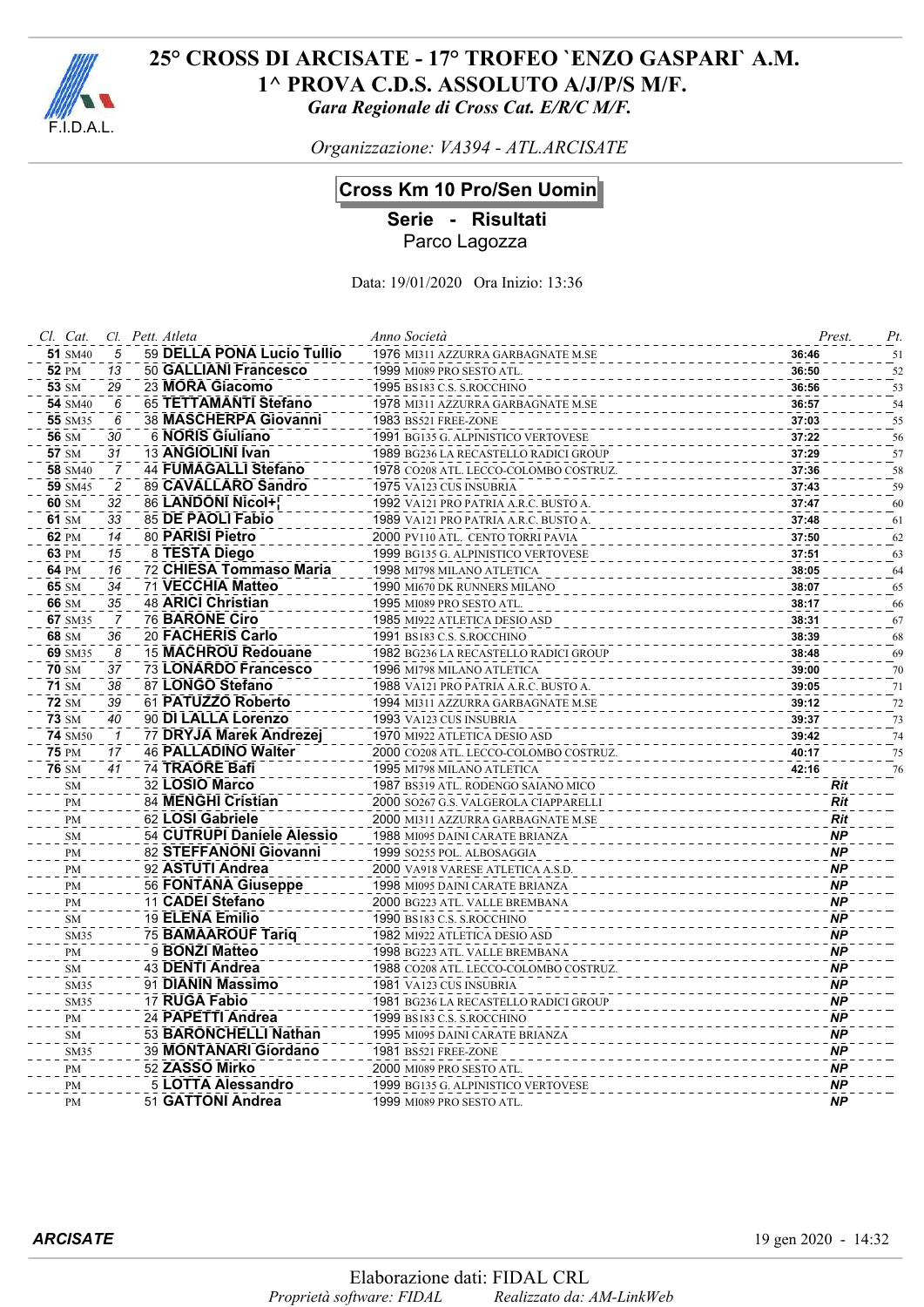

*Organizzazione: VA394 - ATL.ARCISATE*

# **Fase 1 CdS LOM Corsa Campestre PRO/SEN UOMINI**

*Class. Codice Descrizione Società/Rappresentativa Prov. Comune Punti*

| 1 BS319             | ATL. RODENGO SAIANO MICO          | <b>BS</b>       | 20  |  |
|---------------------|-----------------------------------|-----------------|-----|--|
| 2 BS183             | <b>C.S. S.ROCCHINO</b>            | <b>BS</b>       | 33  |  |
| 3 CO <sub>208</sub> | ATL. LECCO-COLOMBO COSTRUZ.       | CO              | 38  |  |
| 4 BG135             | <b>G. ALPINISTICO VERTOVESE</b>   | BG <sub>f</sub> | 55  |  |
| 5 MI311             | <b>AZZURRA GARBAGNATE M.SE</b>    | MI              | 61  |  |
| 6 MI670             | DK RUNNERS MILANO                 | MI              | 68  |  |
| 7 VA918             | <b>VARESE ATLETICA A.S.D.</b>     | <b>VA</b>       | 83  |  |
| 8 MI922             | ATLETICA DESIO ASD                | MI              | 115 |  |
| 9 BG236             | LA RECASTELLO RADICI GROUP        | BG <sub>f</sub> | 116 |  |
| 10 MI089            | <b>PRO SESTO ATL.</b>             | MI              | 139 |  |
| 11 VA123            | <b>CUS INSUBRIA</b>               | VA              | 182 |  |
| 12 VA121            | <b>PRO PATRIA A.R.C. BUSTO A.</b> | <b>VA</b>       | 192 |  |
| 13 MI798            | <b>MILANO ATLETICA</b>            | MI              | 210 |  |
|                     |                                   |                 |     |  |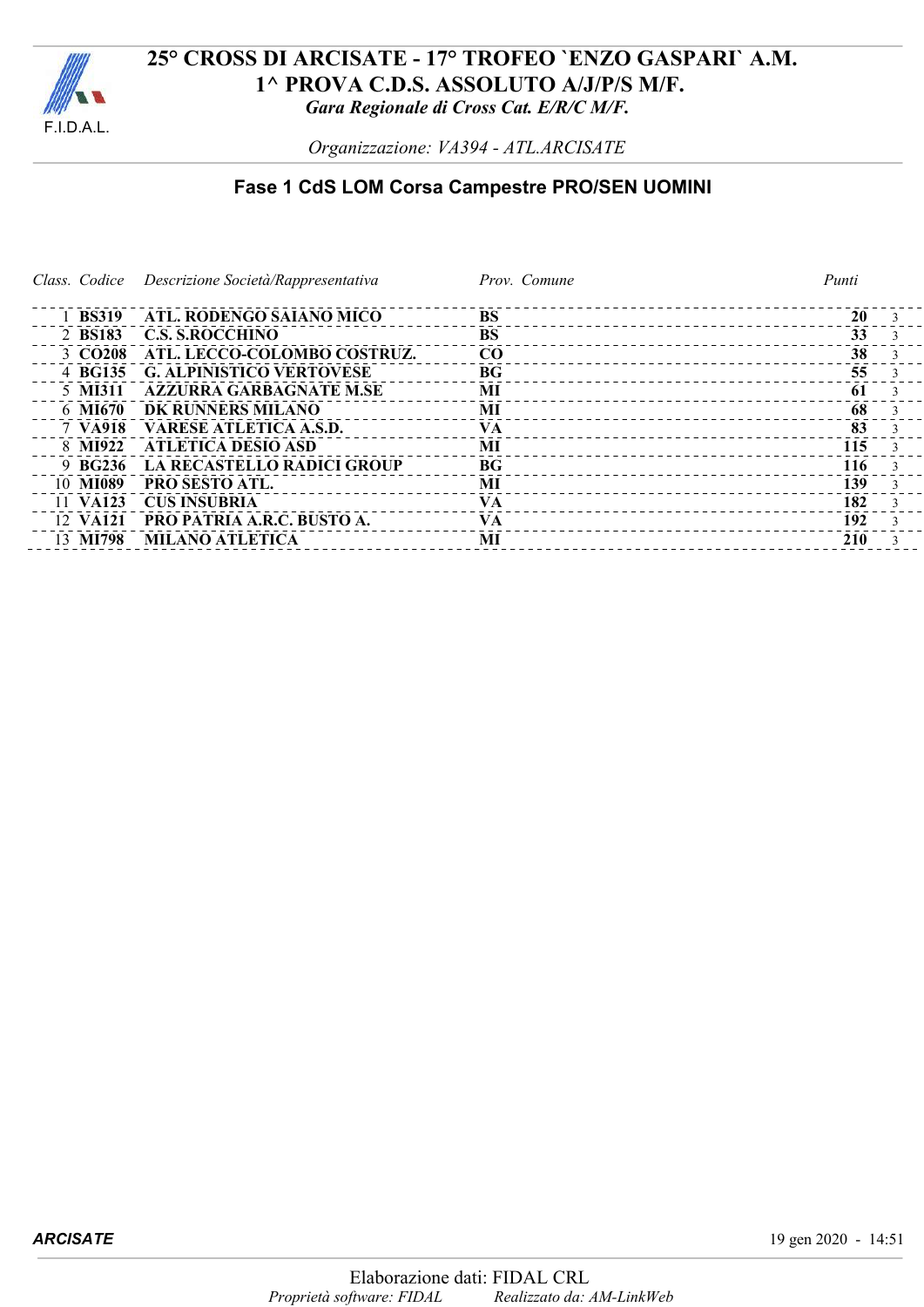

*Organizzazione: VA394 - ATL.ARCISATE*

## **Cross Km 7 Pro/Sen Donne**

**Serie - Risultati**

Parco Lagozza

| Cl. Cat.       |    | Cl. Pett. Atleta       | Anno Società                             | Prest.    | Pt |
|----------------|----|------------------------|------------------------------------------|-----------|----|
| $1$ SF         |    | 102 ZENONI Federica    | 1997 BG135 G. ALPINISTICO VERTOVESE      | 25:56     |    |
| 2SF            |    | 109 DAL MAGRO Ilaria   | 1993 CO208 ATL. LECCO-COLOMBO COSTRUZ.   | 27:06     |    |
| 3SF            |    | 101 LUZZANA Ilaria     | 1995 BG135 G. ALPINISTICO VERTOVESE      | 27:20     |    |
| 4 PF           |    | 103 BIANCHI Beatrice   | 1998 BG225 ATL. CASAZZA                  | 27:43     |    |
| 5 SF           |    | 106 SCHIAVI Erica      | 1997 BG353 POOL SOC.ATL.ALTA VALSERIANA  | 27:45     |    |
| 6 SF           |    | 110 RIGHETTI Maria     | 1986 CO208 ATL. LECCO-COLOMBO COSTRUZ.   | 27:48     |    |
| <b>7</b> SF    |    | 112 COLONETTI Alice    | 1996 MI221 BRACCO ATLETICA               | 27:49     |    |
| 8 PF           |    | 111 ACERBONI Nicole    | 2000 MI221 BRACCO ATLETICA               | 28:05     |    |
| <b>9</b> SF    |    | 105 FACCANONI Irene    | 1996 BG353 POOL SOC.ATL.ALTA VALSERIANA  | 28:13     |    |
| <b>10 SF35</b> |    | 124 SPERONI Sara       | <b>1984 VA123 CUS INSUBRIA</b>           | 28:29     | 10 |
| $11$ SF        |    | 104 BIGONI Ilaria      | 1996 BG353 POOL SOC.ATL.ALTA VALSERIANA  | 28:45     | 11 |
| $12$ SF        |    | 122 CURTI Cecilia      | 1989 VA123 CUS INSUBRIA                  | 28:49     | 12 |
| <b>13 PF</b>   |    | 108 COLOMBO Francesca  | 1998 CO208 ATL. LECCO-COLOMBO COSTRUZ.   | 29:18     | 13 |
| <b>14 PF</b>   |    | 116 MORGILLO Elena     | 1998 MI311 AZZURRA GARBAGNATE M.SE       | 30:25     | 14 |
| $15 S$ F       | 10 | 117 MONACCHINI Elisa   | <b>1994 MI670 DK RUNNERS MILANO</b>      | 30:50     | 15 |
| <b>16</b> SF50 |    | 113 CANGIAMILA Sabina  | 1970 MI311 AZZURRA GARBAGNATE M.SE       | 32:40     | 16 |
| <b>17 SF45</b> |    | 123 GRASSO Anna        | 1973 VA123 CUS INSUBRIA                  | 33:21     | 17 |
| <b>18 SF</b>   | 11 | 115 FONTI Jessica      | 1993 MI311 AZZURRA GARBAGNATE M.SE       | 33:41     | 18 |
| $19S$ F        | 12 | 118 CARBONE Jessica    | 1990 PV619 TEMPO IMPEGNATO-ATL. TIDIESSE | 34:11     | 19 |
| <b>20 SF50</b> |    | 114 CARDAZZO Silvia    | 1968 MI311 AZZURRA GARBAGNATE M.SE       | 36:39     | 20 |
| <b>21</b> SF45 |    | 121 SPREAFICO Sabrina  | 1971 PV619 TEMPO IMPEGNATO-ATL. TIDIESSE | 37:59     | 21 |
| 22 SF55        |    | 119 LI PERNI Mariuccia | 1962 PV619 TEMPO IMPEGNATO-ATL. TIDIESSE | 39:16     | 22 |
| <b>23 SF55</b> | 2  | 120 MENNA Dolcizia     | 1963 PV619 TEMPO IMPEGNATO-ATL. TIDIESSE | 39:17     | 23 |
| <b>SF</b>      |    | 107 FIZZARDI Laura     | 1995 BS318 ATL. CHIARI 1964 LIB.         | <b>NP</b> |    |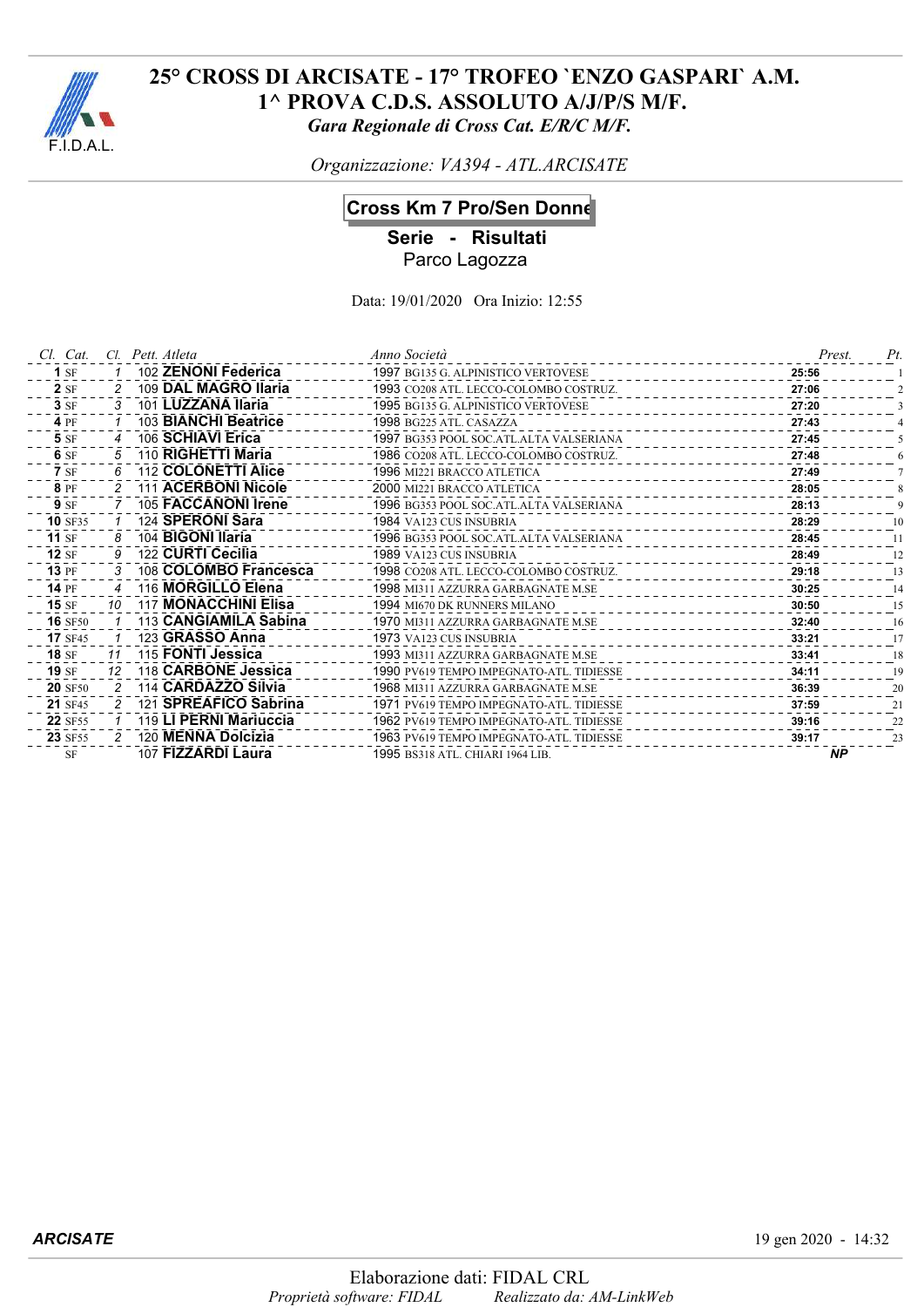

*Organizzazione: VA394 - ATL.ARCISATE*

# **Fase 1 CdS LOM Corsa Campestre PRO/SEN DONNE**

|         | Class. Codice Descrizione Società/Rappresentativa | Prov. Comune | Punti |
|---------|---------------------------------------------------|--------------|-------|
|         | 1 CO208 ATL. LECCO-COLOMBO COSTRUZ.               | CO.          |       |
|         | 2 BG353 POOL SOC.ATL.ALTA VALSERIANA              | RG           | 25    |
|         | 3 VA123 CUS INSUBRIA                              |              | 39    |
| 4 MI311 | <b>AZZURRA GARBAGNATE M.SE</b>                    | MI           | 48    |
| 5 PV619 | <b>TEMPO IMPEGNATO-ATL. TIDIESSE</b>              | -PV          |       |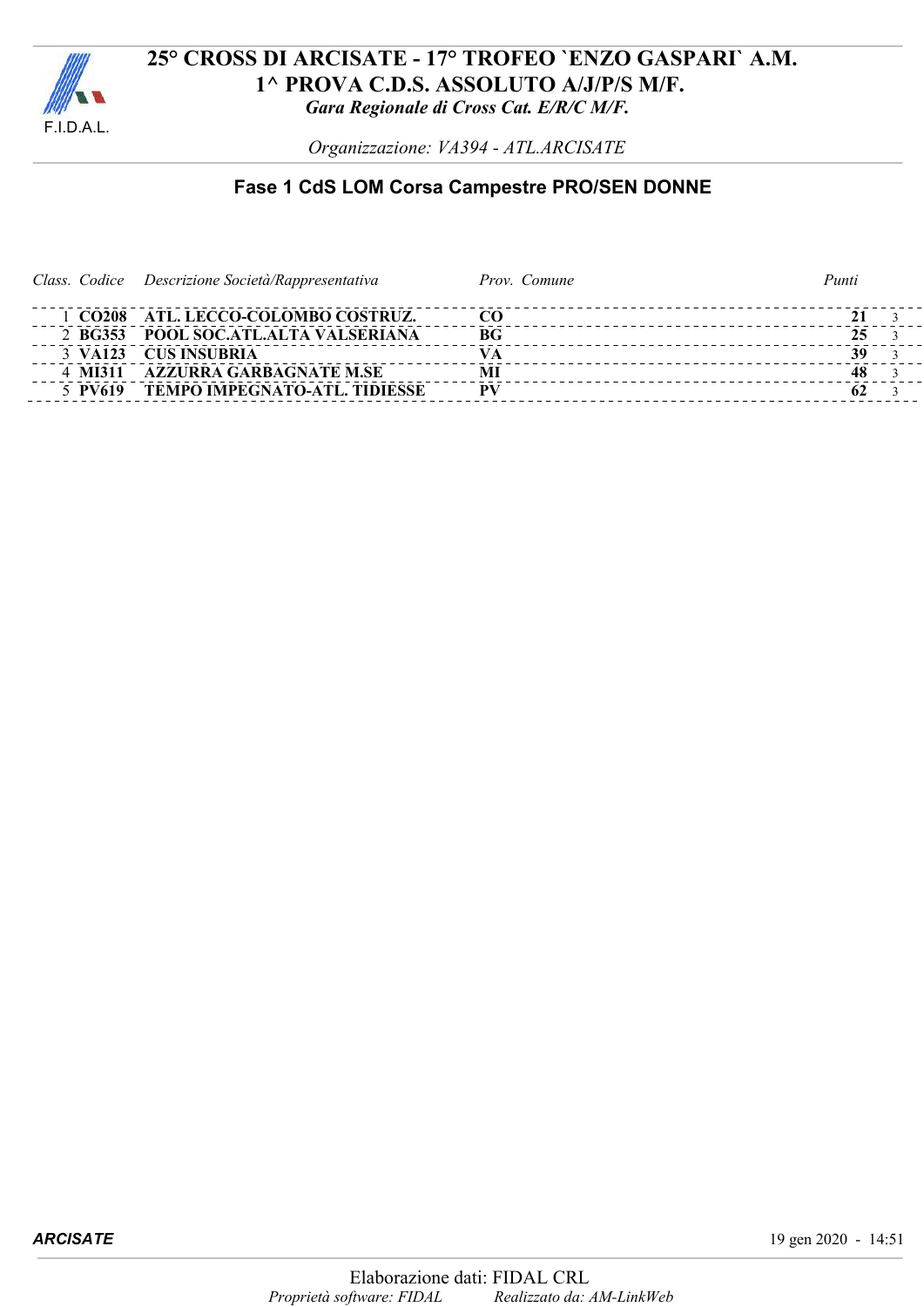

*Organizzazione: VA394 - ATL.ARCISATE*

## **Cross Km 7 Juniores Uomini**

**Serie - Risultati**

Parco Lagozza

| Cl. Cat.           |    | Cl. Pett. Atleta         | Anno Società                            | Prest.     | Pt. |
|--------------------|----|--------------------------|-----------------------------------------|------------|-----|
| 1 J $M$            |    | 135 PEDRANA Stefano      | 2002 BG135 G. ALPINISTICO VERTOVESE     | 23:36      |     |
| $2 \text{ JM}$     |    | 138 GHERARDI Pietro      | 2002 BG223 ATL. VALLE BREMBANA          | 24:08      |     |
| $3 \text{ JM}$     | 3  | 132 CORTESI Andrea       | 2001 BG135 G. ALPINISTICO VERTOVESE     | 24:11      |     |
| $4 \, \text{JM}$   |    | 136 CAMBIANICA Pietro    | 2002 BG223 ATL. VALLE BREMBANA          | 24:33      |     |
| $5 \, \mathrm{JM}$ | 5  | 161 SALVADORI Marco      | 2002 BS199 ATL. VALLECAMONICA           | 24:37      |     |
| 6 JM               | 6  | 157 TREVIA Andrea        | 2001 VA123 CUS INSUBRIA                 | 25:21      |     |
| $7 \text{ JM}$     |    | 143 MACRI Pietro         | 2001 BS319 ATL. RODENGO SAIANO MICO     | 25:39      |     |
| 8 JM               | 8  | 131 CORTESI Francesco    | 2002 BG135 G. ALPINISTICO VERTOVESE     | 25:53      |     |
| $9$ JM             |    | 140 OUADANI Imad         | 2001 BS183 C.S. S.ROCCHINO              | 25:57      |     |
| $10 \, \text{J}$   | 10 | 133 GATTI Marco          | 2001 BG135 G. ALPINISTICO VERTOVESE     | 25:58      | 10  |
| 11 JM              | 11 | 154 GRIFA Mattia         | 2001 MI311 AZZURRA GARBAGNATE M.SE      | 26:08      | 11  |
| <b>12 JM</b>       | 12 | 147 POLIZZI Christian    | 2001 CO208 ATL. LECCO-COLOMBO COSTRUZ.  | 26:18      | 12  |
| $13 \, \text{JM}$  | 13 | 139 MOSTACCHETTI Nicola  | 2001 BG223 ATL, VALLE BREMBANA          | 26:24      | 13  |
| 14 JM              | 14 | 146 CASPANI Pietro       | 2001 CO208 ATL. LECCO-COLOMBO COSTRUZ.  | 26:33      | 14  |
| $15$ JM            | 15 | 142 DUSI Francesco       | 2001 BS319 ATL. RODENGO SAIANO MICO     | 26:39      | 15  |
| 16 JM              | 16 | 155 CUCCHI Christian     | 2002 VA121 PRO PATRIA A.R.C. BUSTO A.   | 26:44      | 16  |
| $17 \text{ JM}$    | 17 | 144 MORONI Andrea        | 2002 BS319 ATL. RODENGO SAIANO MICO     | 27:06      | 17  |
| 18 JM              | 18 | 145 SPADA Gianluca       | 2002 BS319 ATL. RODENGO SAIANO MICO     | 27:22      | 18  |
| 19 JM              | 19 | 156 RUZZO Pietro         | 2001 VA123 CUS INSUBRIA                 | 27:33      | 19  |
| 20 JM              | 20 | 158 ZOCCHI Mattia        | 2002 VA123 CUS INSUBRIA                 | 27:52      | 20  |
| 21 JM              | 21 | 148 RAINERI Andrea       | 2001 CO546 UNIONE SPORTIVA ALBATESE ASD | 28:12      | 21  |
| JM                 |    | 160 LIRA Alejandro Brian | 2002 VA918 VARESE ATLETICA A.S.D.       | <b>Rit</b> |     |
| JM                 |    | 151 FELICI Alessandro    | 2002 MI218 N.ATL. FANFULLA LODIGIANA    | <b>NP</b>  |     |
| JM                 |    | 159 COPES Alessandro     | 2001 VA918 VARESE ATLETICA A.S.D.       | <b>NP</b>  |     |
| JM                 |    | 153 SIENA Samuele        | 2001 MI218 N.ATL. FANFULLA LODIGIANA    | <b>NP</b>  |     |
| JM                 |    | 137 DI DIO Giovanni      | 2002 BG223 ATL. VALLE BREMBANA          | <b>NP</b>  |     |
| JM                 |    | 134 NICOLI Mirko         | 2002 BG135 G. ALPINISTICO VERTOVESE     | <b>NP</b>  |     |
| JM                 |    | 149 BONFICHI Simone      | 2001 MI089 PRO SESTO ATL.               | <b>NP</b>  |     |
| JM                 |    | 150 FANTOCCOLI Federico  | 2002 MI218 N.ATL. FANFULLA LODIGIANA    | <b>NP</b>  |     |
| JM                 |    | 152 FORNER Matteo        | 2001 MI218 N.ATL. FANFULLA LODIGIANA    | <b>NP</b>  |     |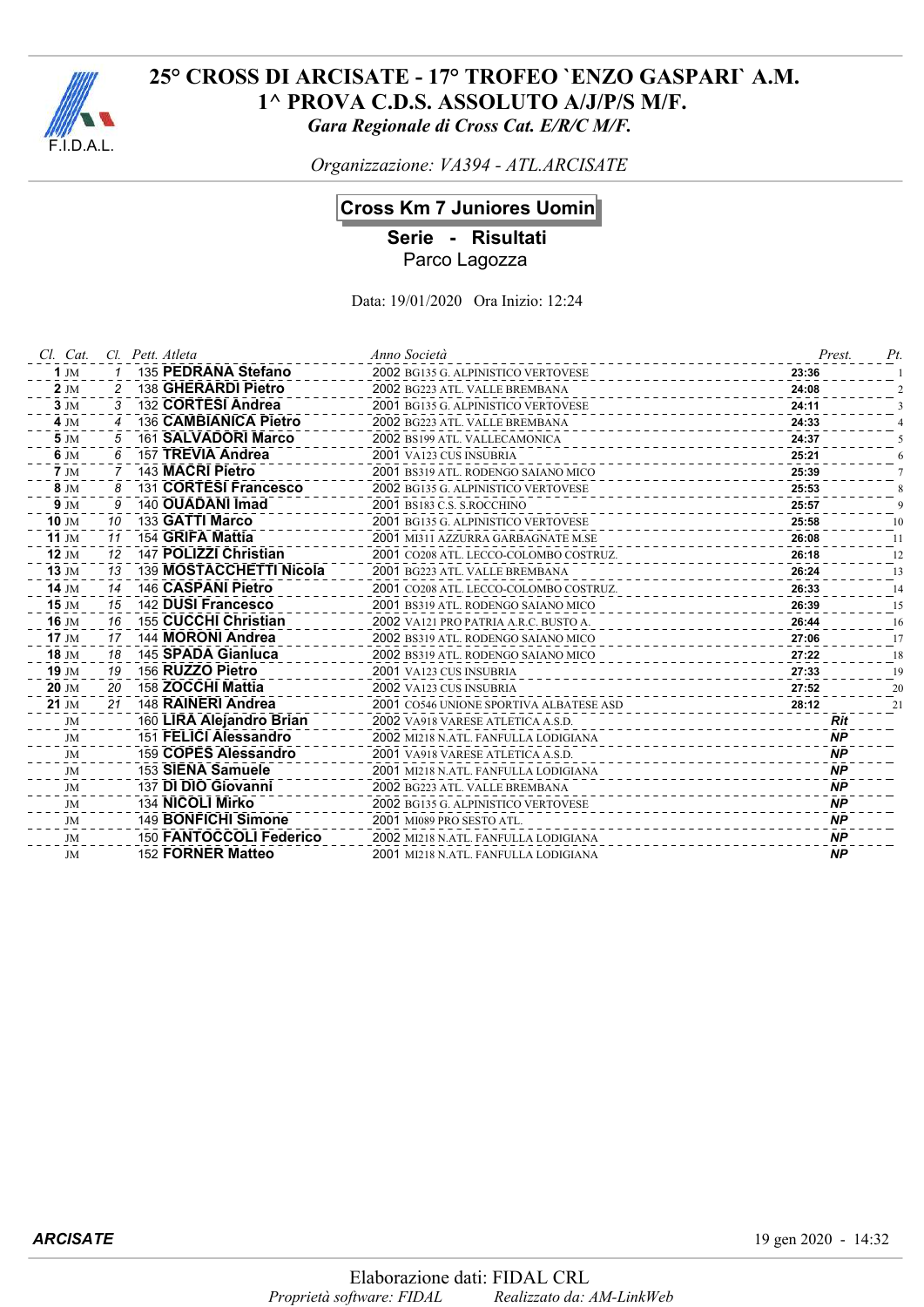

*Organizzazione: VA394 - ATL.ARCISATE*

# **Fase 1 CdS LOM Corsa Campestre JUNIORES UOMINI**

|  | Class. Codice Descrizione Società/Rappresentativa | Prov. Comune | Punti |  |
|--|---------------------------------------------------|--------------|-------|--|
|  | <b>BG135 G. ALPINISTICO VERTOVESE</b>             | BG           |       |  |
|  | 2 BG223 ATL VALLE BREMBANA                        | BG           |       |  |
|  | 3 BS319 ATL. RODENGO SAIANO MICO                  | <b>BS</b>    |       |  |
|  | 4 VA123 CUS INSUBRIA                              |              |       |  |
|  |                                                   |              |       |  |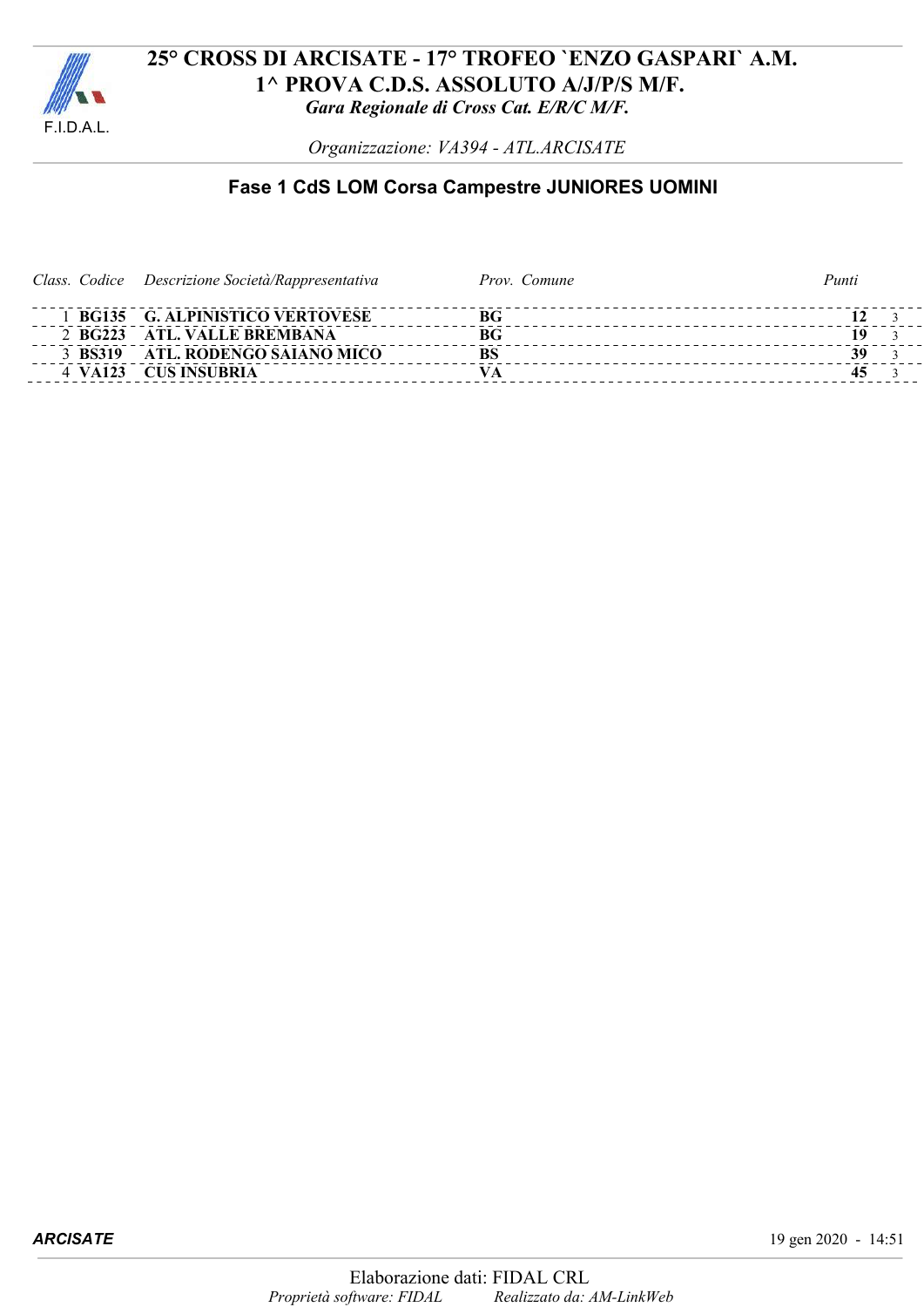

*Organizzazione: VA394 - ATL.ARCISATE*

## **Cross Km 5 Juniores Donne**

**Serie - Risultati** Parco Lagozza

| Cl. Cat. |                | Cl. Pett. Atleta            | Anno Società                            | Prest.    | Pt |
|----------|----------------|-----------------------------|-----------------------------------------|-----------|----|
| $1$ JF   |                | 210 PASTORELLI Elisa        | 2001 CO208 ATL. LECCO-COLOMBO COSTRUZ.  | 19:32     |    |
| $2$ JF   | $\overline{2}$ | 219 PRESTIA Angelica        | 2002 MI221 BRACCO ATLETICA              | 20:01     |    |
| $3$ JF   | 3              | 208 ARLATI Irene            | 2002 CO208 ATL. LECCO-COLOMBO COSTRUZ.  | 20:12     |    |
| 4 JF     |                | 225 MACULAN Erica           | 2001 VA123 CUS INSUBRIA<br>.            | 20:24     |    |
| 5 JF     |                | 205 POLI Paola              | 2002 BS199 ATL. VALLECAMONICA           | 20:39     |    |
| 6 JF     | 6              | 218 SPINI Vittoria          | 2001 MI214 ATL. VIS NOVA GIUSSANO       | 20:53     |    |
| $7$ JF   |                | 212 BRAMBILLA Noemi         | 2002 MI080 ATL. RICCARDI MILANO 1946    | 20:59     |    |
| 8 JF     | 8              | 209 IPPOLITO Alessia        | 2001 CO208 ATL. LECCO-COLOMBO COSTRUZ.  | 21:08     |    |
| $9$ JF   | 9              | 207 FERRETTI Paola          | 2002 BS319 ATL. RODENGO SAIANO MICO     | 21:14     |    |
| 10 JF    | 10             | 211 VALSECCHI RATTO Camilla | 2002 CO208 ATL. LECCO-COLOMBO COSTRUZ.  | 21:32     | 10 |
| 11 $IF$  | 11             | 214 FAYE Bousso             | 2002 MI080 ATL. RICCARDI MILANO 1946    | 21:56     | 11 |
| 12 JF    | 12             | 203 FACCANONI Giorgia       | 2001 BG353 POOL SOC.ATL.ALTA VALSERIANA | 22:13     | 12 |
| $13$ JF  | 13             | 216 CONFALONIERI Matilde    | 2001 MI214 ATL. VIS NOVA GIUSSANO       | 22:26     | 13 |
| 14 $JF$  | 14             | 226 FRONTE Agnese           | 2001 VA130 N. ATL. VARESE               | 22:46     | 14 |
| $15$ JF  | 15             | 204 MARINI Sabrina          | 2002 BS181 ATL. BRESCIA 1950 ISPA GROUP | 23:05     | 15 |
| 16 JF    | 16             | 213 CARLINI Elisa           | 2002 MI080 ATL. RICCARDI MILANO 1946    | 23:05     | 16 |
| $17$ JF  | 17             | 201 BENINTENDI Giulia       | 2002 BG223 ATL. VALLE BREMBANA          | 23:06     | 17 |
| 18 JF    | 18             | 202 STRACCHI Nicole         | 2002 BG223 ATL. VALLE BREMBANA          | 24:19     | 18 |
| 19 JF    | 19             | 215 CITTERIO Carolina       | 2001 MI214 ATL. VIS NOVA GIUSSANO       | 24:31     | 19 |
| 20 JF    | 20             | 223 CRESTA Matilde          | 2002 PV410 ATLETICA VIGEVANO            | 27:46     | 20 |
| JF       |                | 206 CAPELLI Marta           | 2002 BS319 ATL. RODENGO SAIANO MICO     | <b>NP</b> |    |
| JF       |                | 222 SALVO Caterina          | 2001 MI798 MILANO ATLETICA              | <b>NP</b> |    |
| JF       |                | 217 RAVAGLIOLI Giulia       | 2001 MI214 ATL. VIS NOVA GIUSSANO       | <b>NP</b> |    |
| JF       |                | 220 COCCHIA Elisa           | 2001 MI798 MILANO ATLETICA              | <b>NP</b> |    |
| JF       |                | 224 INTERLANDI Alice        | 2002 PV410 ATLETICA VIGEVANO            | <b>NP</b> |    |
| JF       |                | 221 DAL MOLIN Luisa Gaia    | 2002 MI798 MILANO ATLETICA              | <b>NP</b> |    |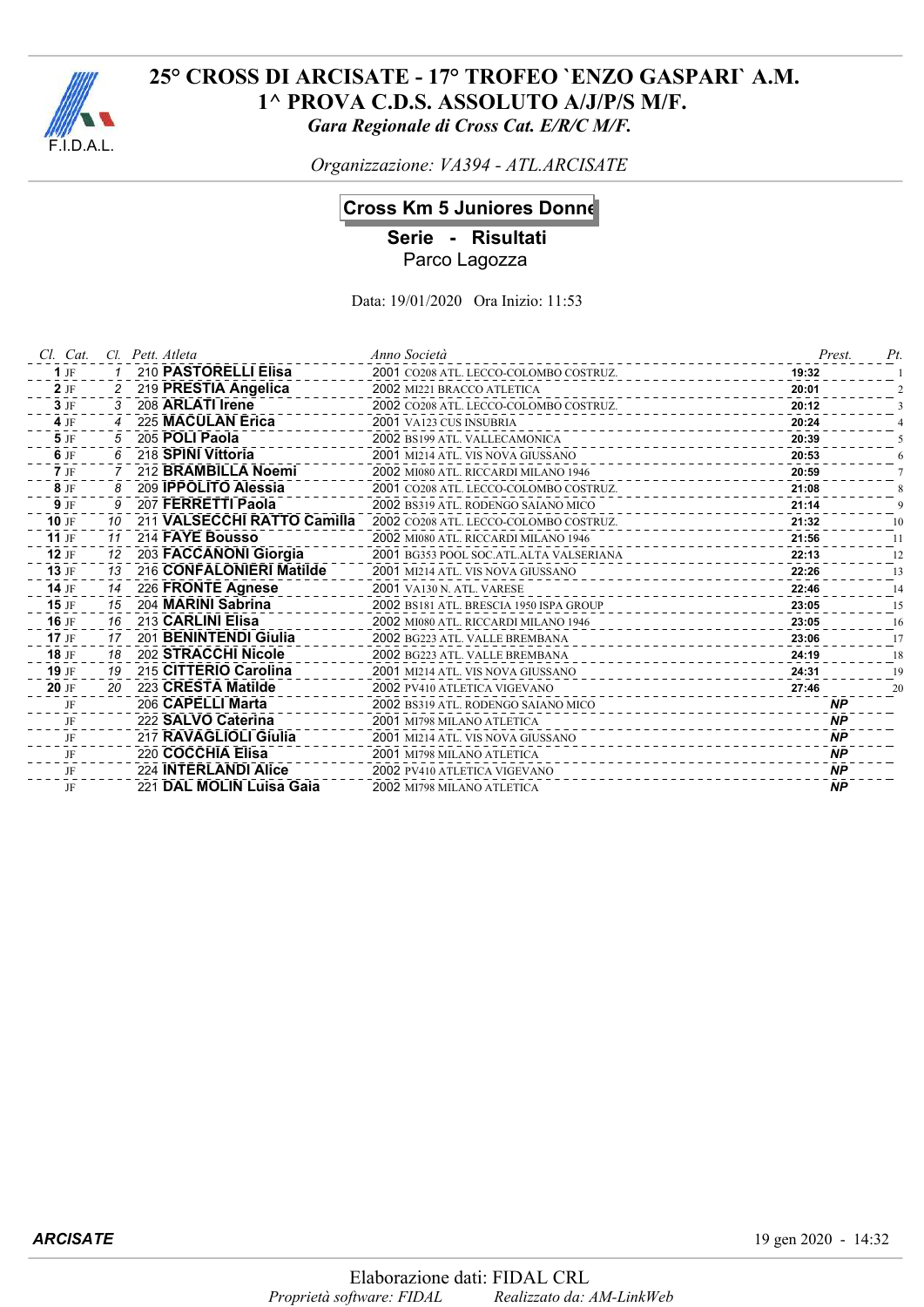

*Organizzazione: VA394 - ATL.ARCISATE*

# **Fase 1 CdS LOM Corsa Campestre JUNIORES DONNE**

| Class. Codice Descrizione Società/Rappresentativa | Prov. Comune | Punti |
|---------------------------------------------------|--------------|-------|
| 1 CO208 ATL. LECCO-COLOMBO COSTRUZ.               |              |       |
| 2 MI080 ATL. RICCARDI MILANO 1946                 |              |       |
| 3 MI214 ATL. VIS NOVA GIUSSANO                    | M            | 38    |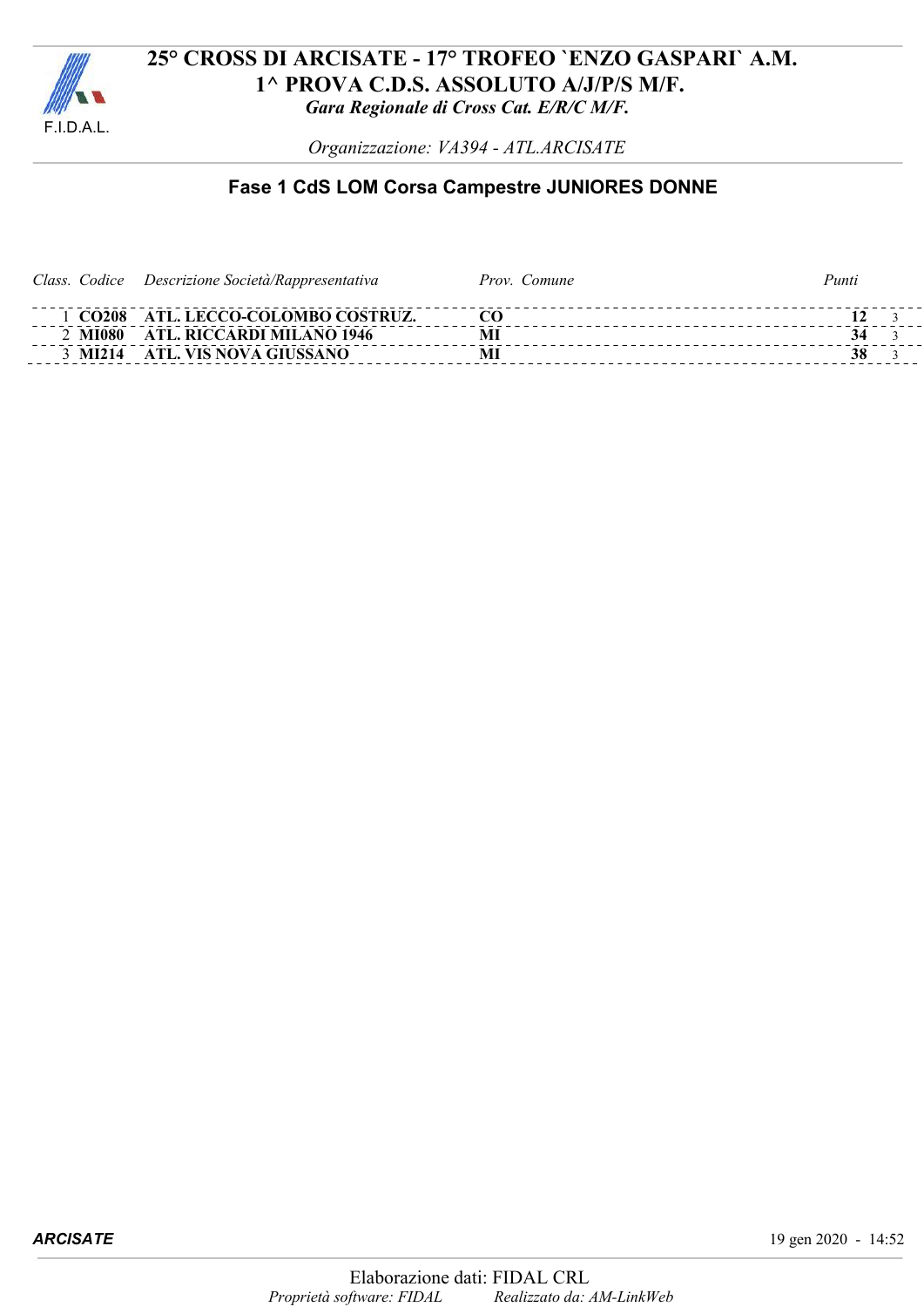

*Organizzazione: VA394 - ATL.ARCISATE*

## **Cross Km 5 Allievi**

**Serie - Risultati**

Parco Lagozza

| Cl. Cat.     |    | Cl. Pett. Atleta            | Anno Società                              | Prest. | Pt. |
|--------------|----|-----------------------------|-------------------------------------------|--------|-----|
| 1AM          |    | 288 ZEN Mattia              | 2003 VA123 CUS INSUBRIA                   | 17:07  |     |
| <b>2</b> AM  | 2  | 247 ADAMOLI Mattia          | 2004 CO824 UNIONE SPORTIVA DERVIESE A.S.I | 17:11  |     |
| <b>3</b> AM  | 3  | 274 BARDEA Matteo           | 2003 SO400 A.S. LANZADA                   | 17:14  |     |
| 4 AM         | 4  | 265 MELLONE Alessandro      | 2003 PV110 ATL. CENTO TORRI PAVIA         | 17:34  |     |
| <b>5</b> AM  |    | 242 BRUSA Edoardo           | 2003 CO208 ATL. LECCO-COLOMBO COSTRUZ.    | 17:46  |     |
| 6 AM         | 6  | 239 CITTADINI Loris         | 2004 BS319 ATL. RODENGO SAIANO MICO       | 17:50  |     |
| <b>7</b> AM  |    | 229 BENZONI Stefano         | 2004 BG353 POOL SOC.ATL.ALTA VALSERIANA   | 17:50  |     |
| <b>8</b> AM  | 8  | 241 ARTUSI Giovanni         | 2003 CO208 ATL. LECCO-COLOMBO COSTRUZ.    | 17:52  |     |
| <b>9</b> AM  | 9  | 230 BIROLINI Andrea         | 2003 BG795 BERGAMO STARS ATLETICA         | 18:04  |     |
| <b>10 AM</b> | 10 | 245 MAGGI Konjoneh          | 2003 CO208 ATL. LECCO-COLOMBO COSTRUZ.    | 18:08  | 10  |
| <b>11 AM</b> | 11 | 227 CATTANEO Omar           | 2004 BG135 G. ALPINISTICO VERTOVESE       | 18:19  | -11 |
| <b>12 AM</b> | 12 | 255 COLETTA Giovanni        | 2004 MI307 C.B.A. CINISELLO BALSAMO ATL.  | 18:22  | 12  |
| <b>13 AM</b> | 13 | 257 MARTINELLI Pietro       | 2003 MI307 C.B.A. CINISELLO BALSAMO ATL.  | 18:26  | 13  |
| <b>14 AM</b> | 14 | 248 OLTOLINI Daniele        | 2004 CO824 UNIONE SPORTIVA DERVIESE A.S.I | 18:30  | 14  |
| 15 AM        | 15 | 249 PEPE Lorenzo            | 2003 CO824 UNIONE SPORTIVA DERVIESE A.S.I | 18:32  | 15  |
| <b>16</b> AM | 16 | 297 FERRARO Lorenzo         | 2004 VA864 ATL. VARESINA MALPENSA         | 18:37  | 16  |
| <b>17 AM</b> | 17 | 270 BONGIO Francesco        | 2004 SO114 G.S. C.S.I. MORBEGNO           | 18:38  | 17  |
| <b>18 AM</b> | 18 | 262 BOTROS Pietro           | 2004 PV110 ATL. CENTO TORRI PAVIA         | 18:41  | 18  |
| 19 AM        | 19 | 240 RIZZINI Andrea          | 2003 BS319 ATL. RODENGO SAIANO MICO       | 18:44  | 19  |
| 20 AM        | 20 | 233 NORIS Andrea            | 2004 BG795 BERGAMO STARS ATLETICA         | 18:47  | 20  |
| 21 AM        | 21 | 232 MAPELLI Enrico          | 2004 BG795 BERGAMO STARS ATLETICA         | 18:58  | 21  |
| <b>22 AM</b> | 22 | 234 CAMORANI Marco          | 2003 BS199 ATL. VALLECAMONICA             | 18:58  | 22  |
| 23 AM        | 23 | 271 BORDOLI Leon            | 2004 SO114 G.S. C.S.I. MORBEGNO           | 18:59  | 23  |
| 24 AM        | 24 | 263 DE CESARE Riccardo      | 2003 PV110 ATL. CENTO TORRI PAVIA         | 19:07  | 24  |
| <b>25 AM</b> | 25 | 291 AMBROSIO Alessio        | 2004 VA550 ATL. GAVIRATE                  | 19:18  | 25  |
| <b>26 AM</b> | 26 | 293 SARCHI Thomas Richard   | 2004 VA550 ATL. GAVIRATE                  | 19:19  | 26  |
| 27 AM        | 27 | 272 PAGGI Gianluca          | 2003 so219 G.P. VALCHIAVENNA              | 19:20  | 27  |
| 28 AM        | 28 | 246 PUIU Ionut              | 2003 CO208 ATL. LECCO-COLOMBO COSTRUZ.    | 19:21  | 28  |
| <b>29 AM</b> | 29 | 286 NOVATI Davide           | 2004 VA123 CUS INSUBRIA                   | 19:22  | 29  |
| 30 AM        | 30 | 252 GALLIANI Giacomo        | 2003 MI089 PRO SESTO ATL.                 | 19:22  | 30  |
| 31 AM        | 31 | 243 GALBANI Simone          | 2003 CO208 ATL. LECCO-COLOMBO COSTRUZ.    | 19:31  | 31  |
| 32 AM        | 32 | 281 CERIOTTI Tommaso        | 2004 VA123 CUS INSUBRIA                   | 19:33  | 32  |
| <b>33 AM</b> | 33 | 284 FLORIS Davide           | 2004 VA123 CUS INSUBRIA                   | 19:36  | 33  |
| 34 AM        | 34 | 256 FREZZATO Daniele        | 2004 MI307 C.B.A. CINISELLO BALSAMO ATL.  | 19:37  | 34  |
| <b>35 AM</b> | 35 | 276 CASTELLI Francesco      | 2003 VA119 ATL. O.S.A. SARONNO LIB.       | 19:46  | 35  |
| <b>36 AM</b> | 36 | 280 ARRIGHI Emanuele        | 2004 VA123 CUS INSUBRIA                   | 19:47  | 36  |
| 37 AM        | 37 | 287 TERLIZZI Lorenzo        | 2004 VA123 CUS INSUBRIA                   | 19:48  | 37  |
| 38 AM        | 38 | 290 AGRIJAN Emanuele Sebast | 2003 VA550 ATL. GAVIRATE                  | 19:49  | 38  |
| 39 AM        | 39 | 296 RIPAMONTI Tommaso       | 2004 VA731 ATL. GALLARATESE               | 19:49  | 39  |
| <b>40 AM</b> | 40 | 236 GOULAHYANE Aymen        | 2004 BS199 ATL. VALLECAMONICA             | 19:53  | 40  |
| <b>41 AM</b> | 41 | 228 QUISTINI Nicolo'        | 2004 BG135 G. ALPINISTICO VERTOVESE       | 19:59  | 41  |
| <b>42 AM</b> | 42 | 259 CAMNASIO Matteo Carlo   | 2003 MI922 ATLETICA DESIO ASD             | 20:00  | 42  |
| 43 AM        | 43 | 254 CAMMAROTO Mattia        | 2004 MI307 C.B.A. CINISELLO BALSAMO ATL.  | 20:05  | 43  |
| 44 AM        | 44 | 251 BARBI Valerio           | 2004 MI089 PRO SESTO ATL.                 | 20:09  | 44  |
| <b>45 AM</b> | 45 | 282 CREMONESI Luca          | 2004 VA123 CUS INSUBRIA                   | 20:11  | 45  |
| <b>46 AM</b> | 46 | 250 MOLENA Daniele          | 2003 MI080 ATL. RICCARDI MILANO 1946      | 20:15  | 46  |
| 47 AM        | 47 | 261 VENTURA Giacomo         | 2004 MI922 ATLETICA DESIO ASD             | 20:19  | 47  |
| <b>48 AM</b> | 48 | 277 COLOT Yannick           | 2004 VA119 ATL. O.S.A. SARONNO LIB.       | 20:35  | 48  |
| 49 AM        | 49 | 275 BELLITTI Luca           | 2004 VA119 ATL. O.S.A. SARONNO LIB.       | 20:42  | 49  |
| <b>50 AM</b> | 50 | 294 VANERIO Edoardo         | 2004 VA550 ATL. GAVIRATE                  | 20:45  | 50  |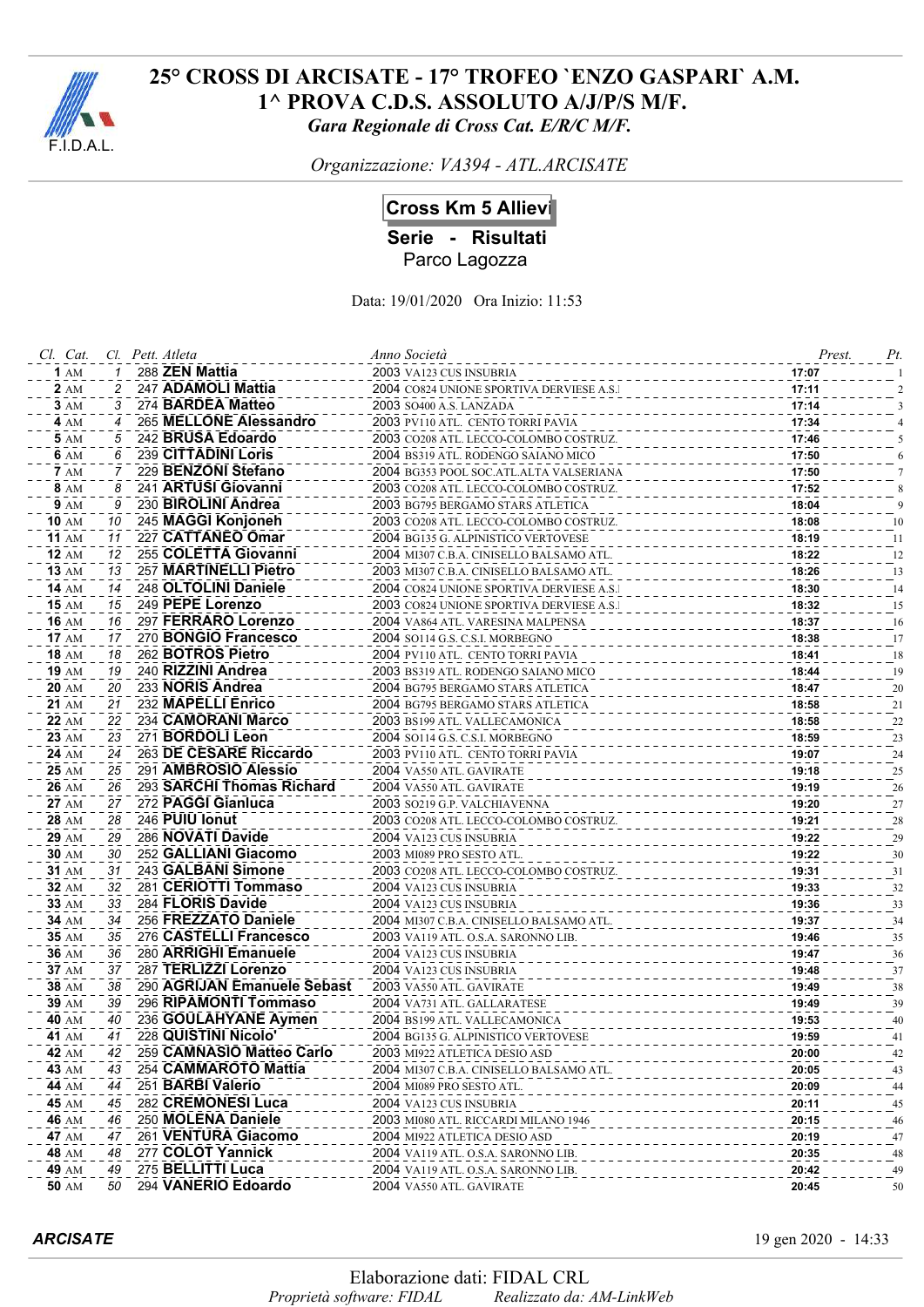

*Organizzazione: VA394 - ATL.ARCISATE*

# **Cross Km 5 Allievi**

**Serie - Risultati** Parco Lagozza

| Cl. Cat.     | CL. | Pett. Atleta             | Anno Società                                                      | Prest.    | Pt. |
|--------------|-----|--------------------------|-------------------------------------------------------------------|-----------|-----|
| <b>51 AM</b> | 51  | 268 SANESI Filippo       | 2004 PV110 ATL. CENTO TORRI PAVIA                                 | 21:16     | 51  |
| <b>52 AM</b> | 52  | 260 RUBINI Angelo        | 2004 MI922 ATLETICA DESIO ASD                                     | 21:20     | 52  |
| <b>53 AM</b> | 53  | 238 BALDO Giorgio        | 2003 BS319 ATL. RODENGO SAIANO MICO                               | 21:28     | 53  |
| <b>54 AM</b> | 54  | 295 FALCONE Lorenzo      | 2003 VA731 ATL. GALLARATESE                                       | 21:32     | 54  |
| <b>55 AM</b> | 55  | 289 SECCO Gino           | 2003 VA394 ATL. ARCISATE                                          | 21:34     | 55  |
| <b>56 AM</b> | 56  | 285 NOVA Michele         | 2003 VA123 CUS INSUBRIA<br>________________                       | 21:52     | 56  |
| <b>57 AM</b> | 57  | 292 NOCITA Riccardo      | 2004 VA550 ATL. GAVIRATE                                          | 21:52     | 57  |
| <b>58 AM</b> | 58  | 266 PASSERA Federico     | 2003 PV110 ATL. CENTO TORRI PAVIA                                 | 21:52     | 58  |
| <b>59 AM</b> | 59  | 244 LOMBELLA Davide      | 2004 CO208 ATL. LECCO-COLOMBO COSTRUZ.                            | 21:53     | 59  |
| 60 AM        | 60  | 283 ERBA Paolo           | 2003 VA123 CUS INSUBRIA<br>----------                             | 22:19     | 60  |
| 61 AM        | 61  | 267 PIOVAN Fabio         | 2004 PV110 ATL. CENTO TORRI PAVIA                                 | 22:21     | 61  |
| 62 AM        | 62  | 279 TELAZZI Davide       | 2004 VA119 ATL. O.S.A. SARONNO LIB.                               | 23:32     | 62  |
| AM           |     | 237 RINALDI Fabio        | 2004 BS199 ATL. VALLECAMONICA<br><u> 1999 - San Alban Alban A</u> | Rit       |     |
| AM           |     | 273 MARIANI Lorenzo      | 2003 SO255 POL. ALBOSAGGIA<br>----------------                    | <b>NP</b> |     |
| AM           |     | 264 DELL'ERA Luca        | 2003 PV110 ATL. CENTO TORRI PAVIA                                 | <b>NP</b> |     |
| AM           |     | 231 BORTOLOTTI Siro      | 2004 BG795 BERGAMO STARS ATLETICA                                 | <b>NP</b> |     |
| AM           |     | 258 <b>IOLI Federico</b> | 2003 MI311 AZZURRA GARBAGNATE M.SE<br>______________              | <b>NP</b> |     |
| AM           |     | 253 CANDIANI Francesco   | 2004 MI221 BRACCO ATLETICA                                        | <b>NP</b> |     |
| AM           |     | 269 BONGIO Federico      | 2004 SO114 G.S. C.S.I. MORBEGNO                                   | <b>NP</b> |     |
| AM           |     | 298 FRIGO Luca           | 2003 VA550 ATL. GAVIRATE                                          | <b>NP</b> |     |
| AM           |     | 235 FIORONI Simone       | 2003 BS199 ATL. VALLECAMONICA                                     | <b>NP</b> |     |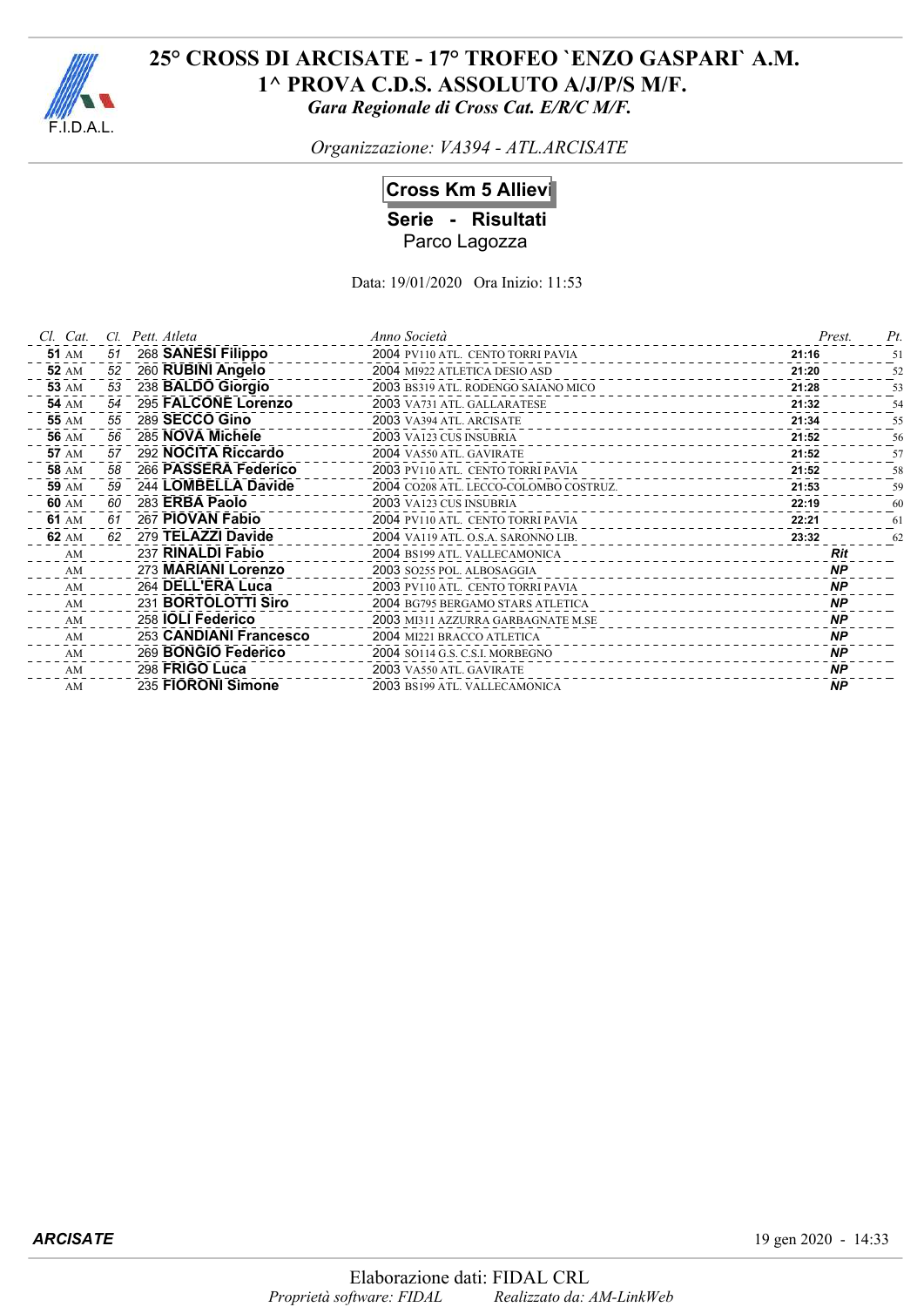

*Organizzazione: VA394 - ATL.ARCISATE*

# **Fase 1 CdS LOM Corsa Campestre ALLIEVI**

|          | Class. Codice Descrizione Società/Rappresentativa | Prov. Comune                                    | Punti |
|----------|---------------------------------------------------|-------------------------------------------------|-------|
|          |                                                   |                                                 |       |
|          | 1 CO208 ATL. LECCO-COLOMBO COSTRUZ.               | CO <sub>1</sub><br>____________________________ | 23    |
| 2 CO824  | UNIONE SPORTIVA DERVIESE A.S.D                    | CO                                              | 31    |
| 3 PV110  | ATL. CENTO TORRI PAVIA                            | <b>PV</b>                                       | 46    |
| 4 BG795  | <b>BERGAMO STARS ATLETICA</b>                     | BG <sub>f</sub><br>__________________________   | 50    |
| 5 MI307  | C.B.A. CINISELLO BALSAMO ATL.                     | MI<br>_______________________________           | 59    |
| 6 VA123  | <b>CUS INSUBRIA</b>                               | VA<br>____________________________              | 62    |
| 7 BS319  | ATL. RODENGO SAIANO MICO                          | <b>BS</b><br>_______________________________    | 78    |
| 8 VA550  | ATL. GAVIRATE                                     | <b>VA</b>                                       | 89    |
|          | 9 VA119 ATL, O.S.A. SARONNO LIB.                  | <b>VA</b>                                       | 132   |
| 10 MI922 | - ATLETICA DESIO ASD                              | MI                                              | 141   |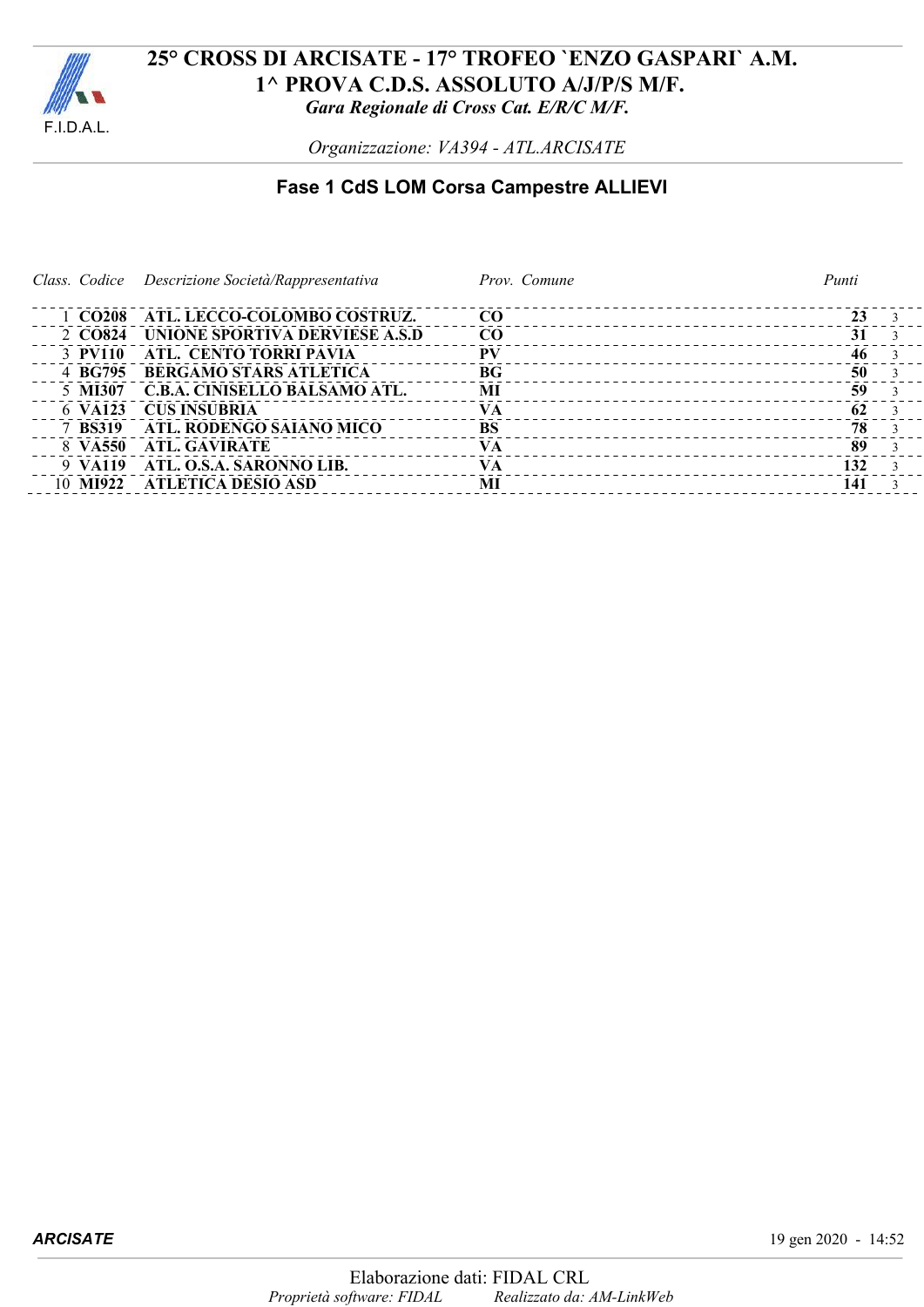

*Organizzazione: VA394 - ATL.ARCISATE*

## **Cross Km 4 Allieve**

**Serie - Risultati**

Parco Lagozza

Data: 19/01/2020 Ora Inizio: 11:30 Ora Fine: 11:50

| Cl. Cat.       |          | Cl. Pett. Atleta                         | Anno Società                                                                     | Prest.         | Pt.      |
|----------------|----------|------------------------------------------|----------------------------------------------------------------------------------|----------------|----------|
| 1AF            |          | 319 DOSSI Susanna                        | 2003 MI089 PRO SESTO ATL.                                                        | 15:11          |          |
| 2AF            |          | 320 COPPA Nicole                         | 2003 MI221 BRACCO ATLETICA                                                       | 15:30          |          |
| 3AF            | 3        | 344 MENTASTI Francesca                   | 2003 VA550 ATL. GAVIRATE                                                         | 15:52          |          |
| 4AF            | 4        | 301 MISTRI Alice                         | 2003 BG135 G. ALPINISTICO VERTOVESE                                              | 15:59          |          |
| 5 AF           | 5        | 339 FABRIS Margherita                    | 2004 VA121 PRO PATRIA A.R.C. BUSTO A.                                            | 16:06          |          |
| 6 AF           | 6        | 303 BEGNIS Chiara                        | 2003 BG223 ATL. VALLE BREMBANA                                                   | 16:13          |          |
| <b>7</b> AF    |          | 342 GUIDALI Chiara Angela                | 2003 VA550 ATL. GAVIRATE                                                         | 16:30          |          |
| 8 AF           | 8        | 321 MENATTI Ilaria                       | 2003 MI221 BRACCO ATLETICA                                                       | 16:36          |          |
| <b>9</b> AF    | 9        | 312 AGOSTONI Clara                       | 2003 CO208 ATL. LECCO-COLOMBO COSTRUZ.                                           | 16:36          |          |
| <b>10 AF</b>   | 10       | 335 DELLA PEDRINA Sveva                  | 2003 SO219 G.P. VALCHIAVENNA                                                     | 16:49          | 10       |
| <b>11 AF</b>   | 11       | 340 TOIA Martina                         | 2004 VA121 PRO PATRIA A.R.C. BUSTO A.                                            | 17:00          | 11       |
| 12AF           | 12       | 327 COSTA Maddalena                      | 2003 PV410 ATLETICA VIGEVANO                                                     | 17:17          | 12       |
| <b>13 AF</b>   | 13       | 336 CATTANEO Martina                     | 2004 VA119 ATL. O.S.A. SARONNO LIB.                                              | 17:26          | 13       |
| <b>14 AF</b>   | 14       | 316 BUZZELLA Benedetta                   | 2004 CO824 UNIONE SPORTIVA DERVIESE A.S.I                                        | 17:31          | 14       |
| <b>15 AF</b>   | 15       | 341 TOVAGLIERI Lucrezia                  | 2004 VA121 PRO PATRIA A.R.C. BUSTO A.                                            | 17:52          | 15       |
| <b>16 AF</b>   | 16       | 345 MIGLIORI Marta                       | 2003 VA550 ATL. GAVIRATE                                                         | 18:08          | 16       |
| 17AF           | 17       | 318 GALPERTI Maya                        | 2003 CO824 UNIONE SPORTIVA DERVIESE A.S.I                                        | 18:09          | 17       |
| <b>18 AF</b>   | 18       | 314 GNECCHI Francesca                    | 2003 CO208 ATL. LECCO-COLOMBO COSTRUZ.                                           | 18:11          | 18       |
| <b>19 AF</b>   | 19       | 302 RICCARDI Sveva Maria                 | 2003 BG135 G. ALPINISTICO VERTOVESE                                              | 18:11          | 19       |
| <b>20 AF</b>   | 20       | 328 GHISOLFI Maria Chiara                | 2003 PV410 ATLETICA VIGEVANO                                                     | 18:14          | 20       |
| 21 AF          | 21       | 329 GUERCILENA Alice                     | 2004 PV410 ATLETICA VIGEVANO                                                     | 18:34          | 21       |
| 22 AF          | 22       | 313 CRIPPA Marta                         | 2003 CO208 ATL. LECCO-COLOMBO COSTRUZ.                                           | 18:34          | 22       |
| 23 AF          | 23       | 305 QUADRI Mariachiara                   | 2003 BG223 ATL. VALLE BREMBANA                                                   | 18:52          | 23       |
| 24 AF          | 24       | 324 MEYER Elena Violette                 | 2003 MI798 MILANO ATLETICA                                                       | 18:54          | 24       |
| 25 AF          | 25       | 337 ALLEVI Sofia                         | 2004 VA121 PRO PATRIA A.R.C. BUSTO A.                                            | 18:55          | 25       |
| 26 AF          | 26       | 338 BILLO Maria                          | 2004 VA121 PRO PATRIA A.R.C. BUSTO A.                                            | 18:57          | 26       |
| 27 AF          | 27       | 306 ZANOLETTI Carolina                   | 2004 BG353 POOL SOC.ATL.ALTA VALSERIANA                                          | 18:59          | 27       |
| 28 AF          | 28       | 309 BRIGNOLI Rebecca                     | 2004 BS318 ATL. CHIARI 1964 LIB.                                                 | 19:05          | 28       |
| 29 AF          | 29       | 348 FERE' Chiara                         | 2004 VA766 ATL. LA FORNACE                                                       | 19:09          | 29       |
| 30 AF          | 30       | 326 CARONTI Susanna<br>325 RAPETTI Lucia | 2004 PV410 ATLETICA VIGEVANO                                                     | 19:12          | 30       |
| 31 AF<br>32 AF | 31       | 330 SISTI Maria Margherita               | 2003 MI798 MILANO ATLETICA                                                       | 19:32          | 31       |
| 33 AF          | 32<br>33 | 310 SONCINI Noemi                        | 2004 PV410 ATLETICA VIGEVANO                                                     | 19:33<br>19:41 | 32       |
| 34 AF          | 34       | 317 CANTINI Sara                         | 2003 BS319 ATL. RODENGO SAIANO MICO<br>2004 CO824 UNIONE SPORTIVA DERVIESE A.S.I | 19:52          | 33       |
| 35 AF          | 35       | 304 PINO Sara                            | 2003 BG223 ATL. VALLE BREMBANA                                                   | 19:53          | 34       |
| 36 AF          | 36       | 315 PANZERI Anna                         | 2004 CO208 ATL. LECCO-COLOMBO COSTRUZ.                                           | 20:27          | 35<br>36 |
| 37 AF          | 37       | 347 BORDON Sofia                         | 2004 VA766 ATL. LA FORNACE                                                       | 21:31          | 37       |
| 38 AF          | 38       | 343 LAUDI Noemi                          | 2004 VA550 ATL. GAVIRATE                                                         |                | 38       |
| AF             |          | 307 COATTI Martina                       | 2004 BS199 ATL. VALLECAMONICA                                                    | ΝP             |          |
| $\rm AF$       |          | 332 ACQUISTAPACE Monica                  | 2003 SO114 G.S. C.S.I. MORBEGNO                                                  | <b>NP</b>      |          |
| AF             |          | 331 CONTESSA Greta                       | 2003. SO111 G P. SANTI NUOVA OLONIO                                              | <b>NP</b>      |          |
| AF             |          | 333 BORDOLI Camilla                      | 2003 SO114 G.S. C.S.I. MORBEGNO                                                  | ΝP             |          |
| AF             |          | 308 PERLOTTI Alessandra                  | 2004 BS199 ATL. VALLECAMONICA                                                    | ΝP             |          |
| AF             |          | 346 CHIERICHETTI Gaia                    | 2004 VA731 ATL. GALLARATESE                                                      | ΝP             |          |
| AF             |          | 323 GRIFA Giulia                         | 2004 MI798 MILANO ATLETICA                                                       | ΝP             |          |
| $\rm AF$       |          | 334 VOLA Laura                           | 2004 SO114 G.S. C.S.I. MORBEGNO                                                  | <b>NP</b>      |          |
| AF             |          | 322 SACCHI Paola                         | 2003 MI221 BRACCO ATLETICA                                                       | ΝP             |          |
| AF             |          | 311 UBERTI Vittoria                      | 2004 BS319 ATL. RODENGO SAIANO MICO                                              | <b>NP</b>      |          |

*ARCISATE* 19 gen 2020 - 14:33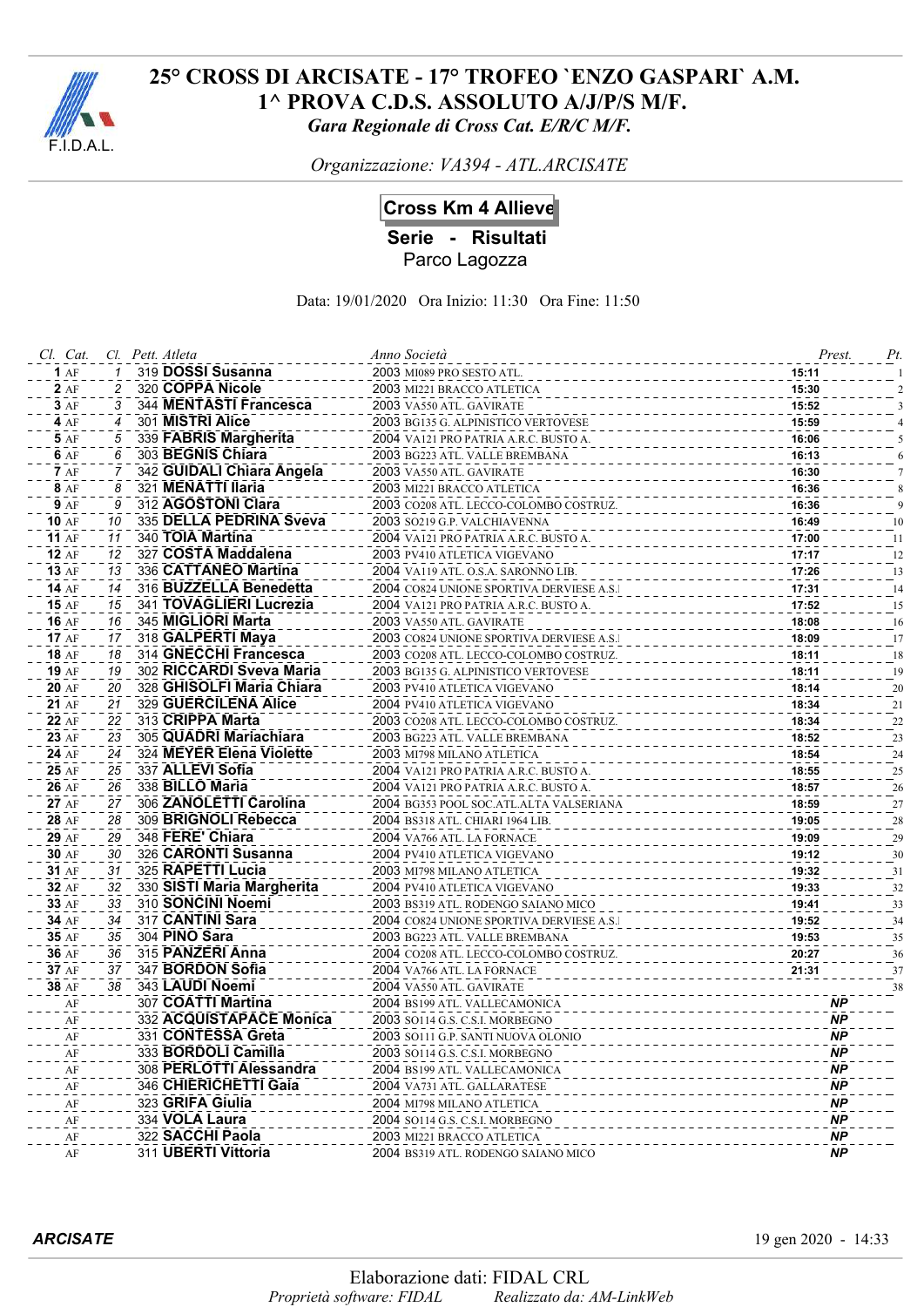

*Organizzazione: VA394 - ATL.ARCISATE*

# **Cross Km 4 Allieve Serie - Risultati** Parco Lagozza

Data: 19/01/2020 Ora Inizio: 11:30 Ora Fine: 11:50

*Cl. Cat. Cl. Pett. Atleta Anno Prest. Pt.*

*Società*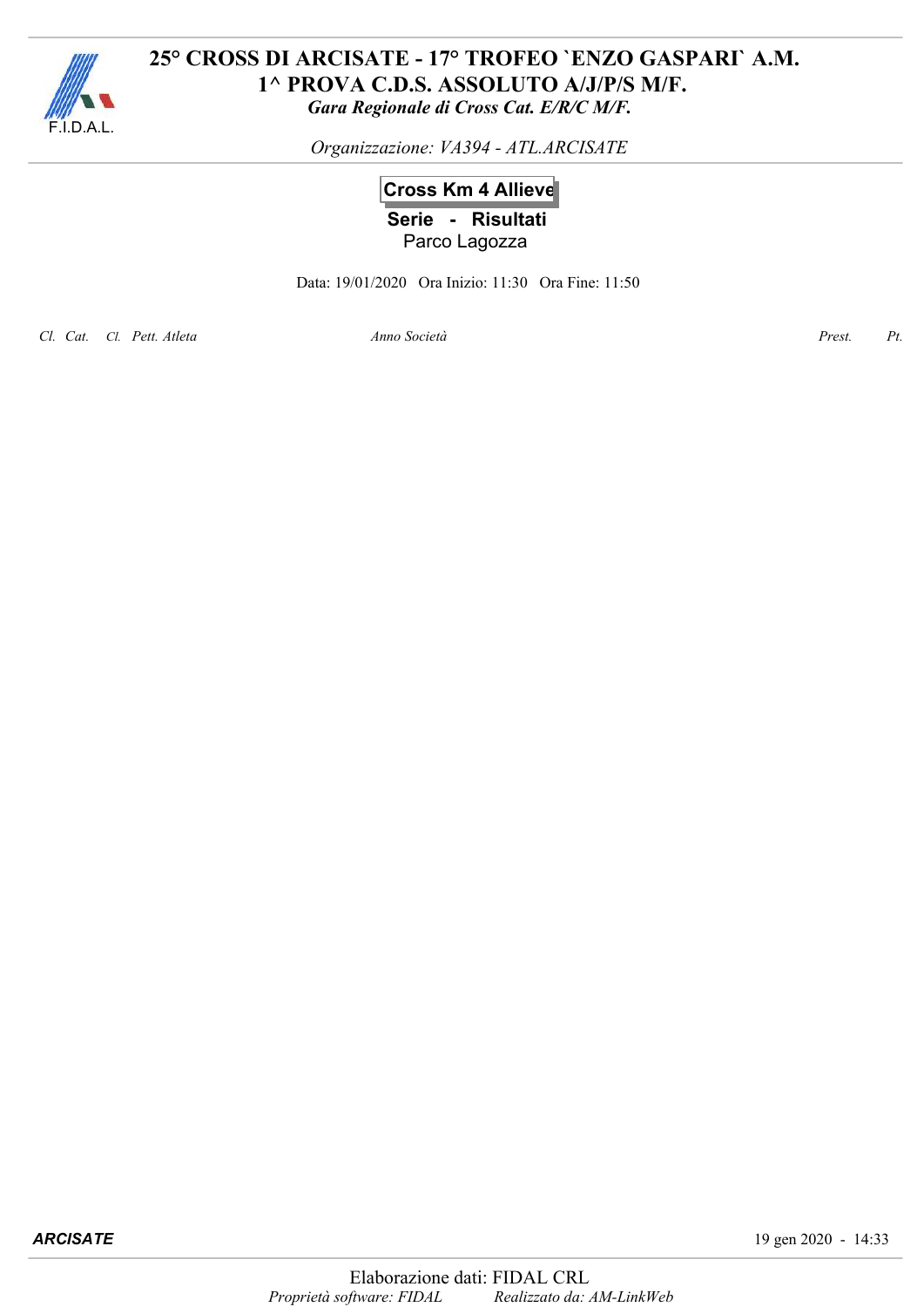

*Organizzazione: VA394 - ATL.ARCISATE*

# **Fase 1 CdS LOM Corsa Campestre ALLIEVE**

| Class. Codice Descrizione Società/Rappresentativa | Prov. Comune    | Punti |
|---------------------------------------------------|-----------------|-------|
| 1 VA550 ATL GAVIRATE                              |                 |       |
| 2 VA121 PRO PATRIA A.R.C. BUSTO A.                | VА              |       |
| 3 CO208 ATL. LECCO-COLOMBO COSTRUZ.               | CO.             | 49    |
| 4 PV410 ATLETICA VIGEVANO                         | PV              | 53    |
| 5 BG223 ATL. VALLE BREMBANA                       | BG <sub>r</sub> | 64    |
| 6 CO824 UNIONE SPORTIVA DERVIESE A.S.D            | CO.             |       |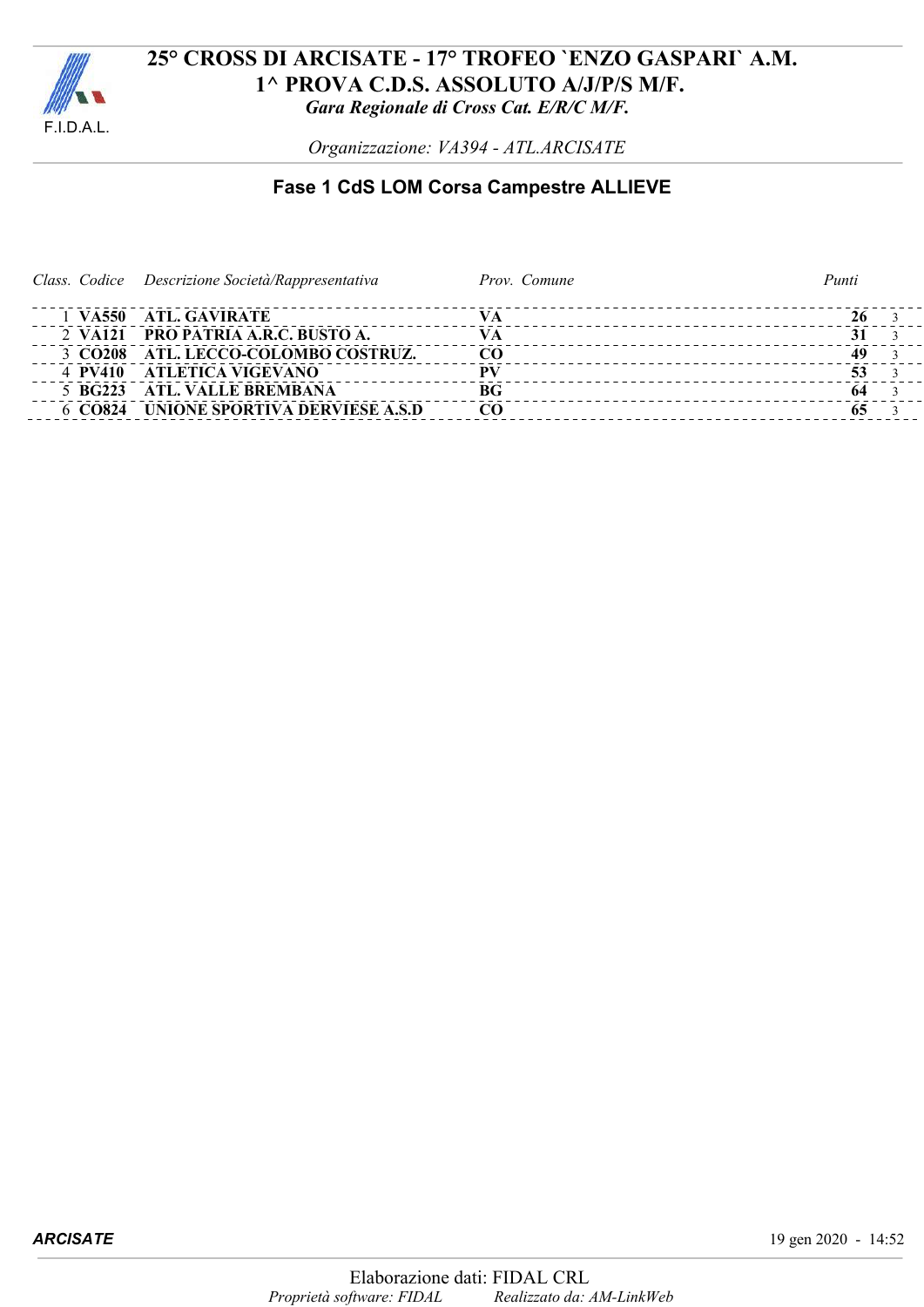

*Organizzazione: VA394 - ATL.ARCISATE*

## **Cross Cadetti**

**Serie - Risultati**

Parco Lagozza

| Cl. Cat.       |          | Cl. Pett. Atleta                          | Anno Società                                        |                | Pt<br>Prest. |
|----------------|----------|-------------------------------------------|-----------------------------------------------------|----------------|--------------|
| $1 \text{CM}$  |          | 438 ZANINI Manuel                         | 2006 VA550 ATL. GAVIRATE                            | 08:26          |              |
| <b>2</b> CM    | 2        | 449 MAZZOLENI Alessandro                  | 2005 VA834 NUOVA ATLETICA SAMVERGA AS               | 08:28          |              |
| 3 CM           | 3        | 402 CAFARELLI Lorenzo                     | 2005 BS319 ATL. RODENGO SAIANO MICO                 | 08:43          |              |
| $4 \text{ CM}$ | 4        | 445 FERE Pietro                           | 2005 VA766 ATL. LA FORNACE                          | 08:44          |              |
| <b>5</b> CM    | 5        | 421 RISI Jacopo                           | 2006 VA119 ATL. O.S.A. SARONNO LIB.                 | 08:49          |              |
| 6 CM           | 6        | <b>408 MARCUCCI Marco</b>                 | 2006 PV155 100 TORRI & VIGEVANO ATL.YOUN            | 08:54          |              |
| $7 \text{ cm}$ | 7        | 419 COGO Edoardo                          | 2005 VA119 ATL. O.S.A. SARONNO LIB.                 | 08:54          |              |
| 8 CM           | 8        | 447 SAGGIN Filippo                        | 2005 VA766 ATL. LA FORNACE                          | 08:59          |              |
| 9 CM           | 9        | 401 AIARDI Riccardo                       | 2005 BS319 ATL. RODENGO SAIANO MICO                 | 09:01          |              |
| <b>10 CM</b>   | 10       | 406 PICCIN Nicolo                         | <b>2006 MI759 LA FENICE</b>                         | 09:02          |              |
| <b>11 CM</b>   | 11       | 405 MICO' Matteo Rocco                    | <b>2006 MI759 LA FENICE</b>                         | 09:08          |              |
| <b>12 CM</b>   | 12       | 403 GALENTI Nicola                        | 2006 BS319 ATL. RODENGO SAIANO MICO                 | 09:14          |              |
| <b>13 CM</b>   | 13       | 411 PIACENTINI Leo                        | 2006 VA050 ATL. CAIRATESE                           | 09:18          |              |
| <b>14 CM</b>   | 14       | 441 DELEDDA Federico                      | 2005 VA731 ATL. GALLARATESE                         | 09:19          |              |
| <b>15 CM</b>   | 15       | 418 BESATI Alessandro                     | 2005 VA119 ATL. O.S.A. SARONNO LIB.                 | 09:20          |              |
| 16 CM          | 16       | 426 SCORPANITI Vittorio                   | 2005 VA133 SESTO 76 LISANZA                         | 09:24          |              |
| <b>17 CM</b>   | 17       | 425 MANGILI Giacomo                       | 2006 VA133 SESTO 76 LISANZA                         | 09:27          |              |
| <b>18 CM</b>   | 18       | 437 STRATICO' Francesco                   | 2006 VA550 ATL. GAVIRATE                            | 09:28          |              |
| 19 CM          | 19       | 429 MOSCATIELLO Matteo                    | 2005 VA394 ATL. ARCISATE                            | 09:29          |              |
| <b>20 CM</b>   | 20       | 424 CARLI Alessandro                      | 2006 VA133 SESTO 76 LISANZA                         | 09:31          |              |
| 21 CM          | 21       | 407 GANGI Giacomo                         | 2005 PV155 100 TORRI & VIGEVANO ATL.YOUN            | 09:34          |              |
| <b>22 CM</b>   | 22       | 451 MIRANDA Antony                        | 2006 VA918 VARESE ATLETICA A.S.D.                   | 09:35          |              |
| 23 CM          | 23       | 412 RUGGERI Luca                          | 2006 VA050 ATL. CAIRATESE                           | 09:36          |              |
| 24 CM          | 24       | 443 VIDUSSI Ezio                          | 2005 VA731 ATL. GALLARATESE                         | 09:36          |              |
| 25 CM          | 25       | 444 ZECCHINATI Filippo Giov               | 2005 VA731 ATL. GALLARATESE                         | 09:47          |              |
| <b>26 CM</b>   | 26       | 446 MARINELLI Andrea                      | 2005 VA766 ATL. LA FORNACE                          | 09:48          |              |
| 27 CM          | 27       | 440 COSTA Matteo Gianfranco               | 2006 VA731 ATL. GALLARATESE                         | 09:49          |              |
| 28 CM          | 28       | 413 ALBERTOLI Marco                       | 2005 VA117 ATL. MALNATE                             | 09:50          |              |
| 29 CM          | 29       | 455 ZANZI Filippo                         | 2005 VA918 VARESE ATLETICA A.S.D.                   | 09:53          |              |
| 30 CM          | 30       | 416 MATTIOLI Lorenzo                      | 2005 VA117 ATL. MALNATE                             | 09:54          |              |
| <b>31 CM</b>   | 31       | 414 CREMONESI Joaquim                     | 2006 VA117 ATL. MALNATE                             | 09:55          |              |
| 32 CM          | 32       | 439 CARRASSI Cesare                       | 2006 VA731 ATL. GALLARATESE                         | 09:55          |              |
| 33 CM          | 33<br>34 | 417 MISURACA Riccardo<br>448 VINCI Giulio | 2006 VA117 ATL. MALNATE                             | 09:55          |              |
| 34 CM          | 35       | 420 MASTRAPASQUA Nicolo'                  | 2005 VA766 ATL. LA FORNACE                          | 10:05          |              |
| 35 CM<br>36 CM |          | 430 BARRAI Edoardo                        | 2006 VA119 ATL. O.S.A. SARONNO LIB.                 | 10:14          |              |
| 37 CM          | 36<br>37 | 457 VOLTA Francesco                       | 2006 VA476 ATL. TRADATE<br>2005 VA394 ATL. ARCISATE | 10:18<br>10:24 |              |
| 38 CM          | 38       | 453 PICCHIO Giovanni                      | 2005 VA918 VARESE ATLETICA A.S.D.                   | 10:29          |              |
| 39 CM          | 39       | 442 PALMIERI Francesco Mari               | 2006 VA731 ATL. GALLARATESE                         | 10:30          |              |
| <b>40 CM</b>   | 40       | 422 BONAVITA Lorenzo                      | 2006 VA121 PRO PATRIA A.R.C. BUSTO A.               | 10:37          |              |
| 41 CM          | 41       | 433 FERRARIO Marco                        | 2005 VA550 ATL. GAVIRATE                            | 10:45          |              |
| 42 CM          | 42       | <b>427 CALAMAI Alessio</b>                | 2006 VA394 ATL. ARCISATE                            | 10:46          |              |
| 43 CM          | 43       | 423 SICUSO Lorenzo                        | 2006 VA121 PRO PATRIA A.R.C. BUSTO A                | 11:59          |              |
| 44 CM          | 44       | 436 RENOLDI Andrea                        | 2006 VA550 ATL. GAVIRATE                            | 12:00          |              |
| 45 CM          | 45       | 431 BASSO Tommaso                         | 2006 VA550 ATL. GAVIRATE                            | 12:25          |              |
| <b>46 CM</b>   | 46       | 452 PAVESI Gioele                         | 2006 VA918 VARESE ATLETICA A.S.D.                   | 12:34          |              |
| 47 CM          | 47       | 458 ZOCCHI Bruno                          | 2006 VA834 NUOVA ATLETICA SAMVERGA AS               | 12:39          |              |
| 48 CM          | 48       | 415 HAMMAMI Zied                          | 2005 VA117 ATL. MALNATE                             | 12:43          |              |
| 49 CM          | 49       | 432 DAL SOGLIO Andrea                     | 2006 VA550 ATL. GAVIRATE                            | 13:11          |              |
| <b>CM</b>      |          | 434 GIUDICI Alessandro                    | 2005 VA550 ATL. GAVIRATE                            |                | <b>NP</b>    |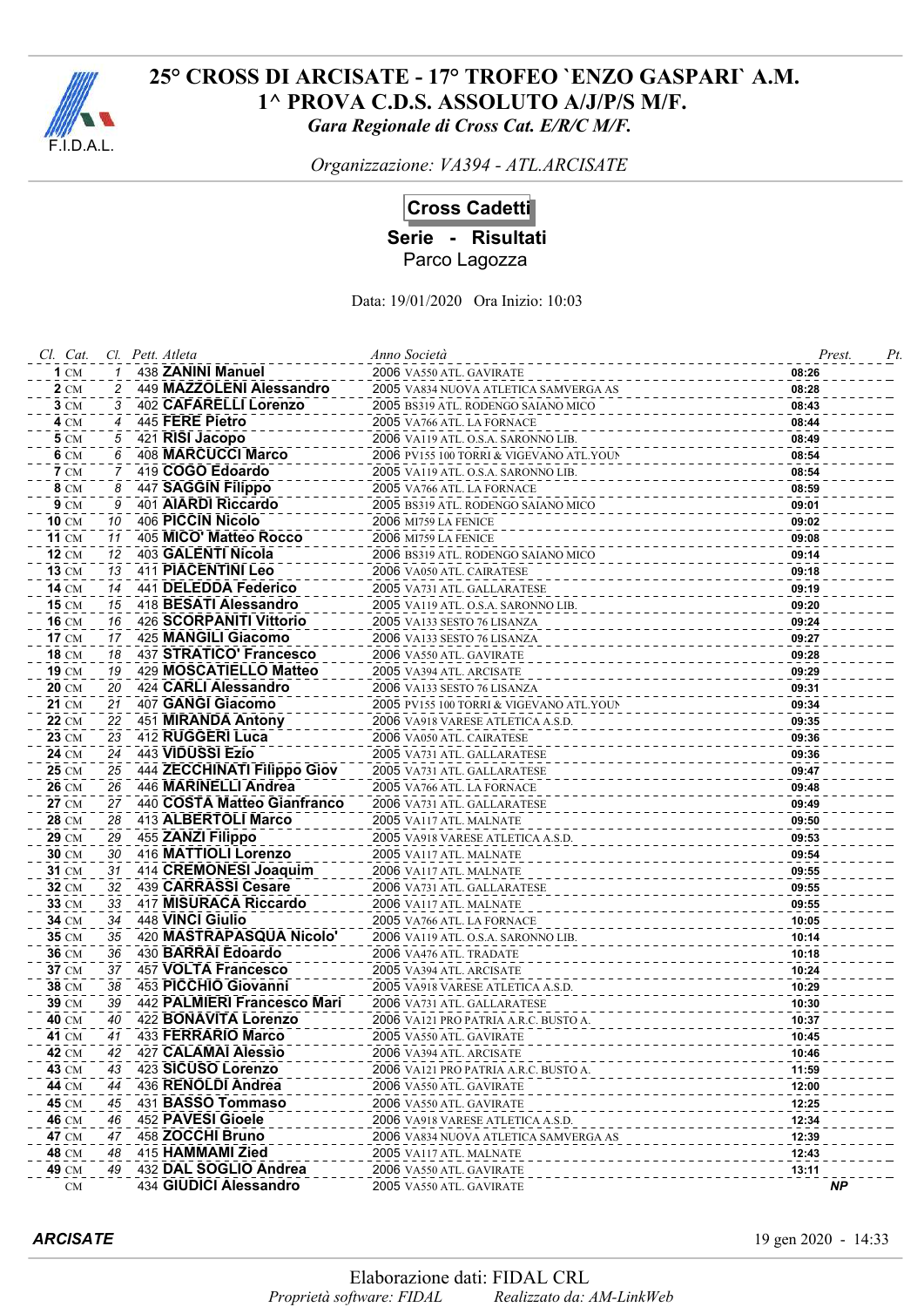

*Organizzazione: VA394 - ATL.ARCISATE*

## **Cross Cadetti**

**Serie - Risultati** Parco Lagozza

| Cl. Cat.  | Cl. Pett. Atleta            | Anno Società                             | $P_t$<br>Prest. |
|-----------|-----------------------------|------------------------------------------|-----------------|
| <b>CM</b> | 450 MASINI Giovanni         | 2006 VA918 VARESE ATLETICA A.S.D.        | ΝP              |
| <b>CM</b> | 409 PICCINELLI Lorenzo Haro | 2005 PV155 100 TORRI & VIGEVANO ATL.YOUN | <b>NP</b>       |
| <b>CM</b> | 435 LAURO Cristian          | 2006 VA550 ATL. GAVIRATE                 | ΝP              |
| CM        | 410 LURAGHI Michele         | 2006 VA050 ATL. CAIRATESE                | ΝP              |
| <b>CM</b> | 428 GRECO Leonardo          | 2006 VA394 ATL. ARCISATE                 | <b>NP</b>       |
| CM        | 404 AZZARA Yuri             | <b>2006 MI759 LA FENICE</b>              | <b>NP</b>       |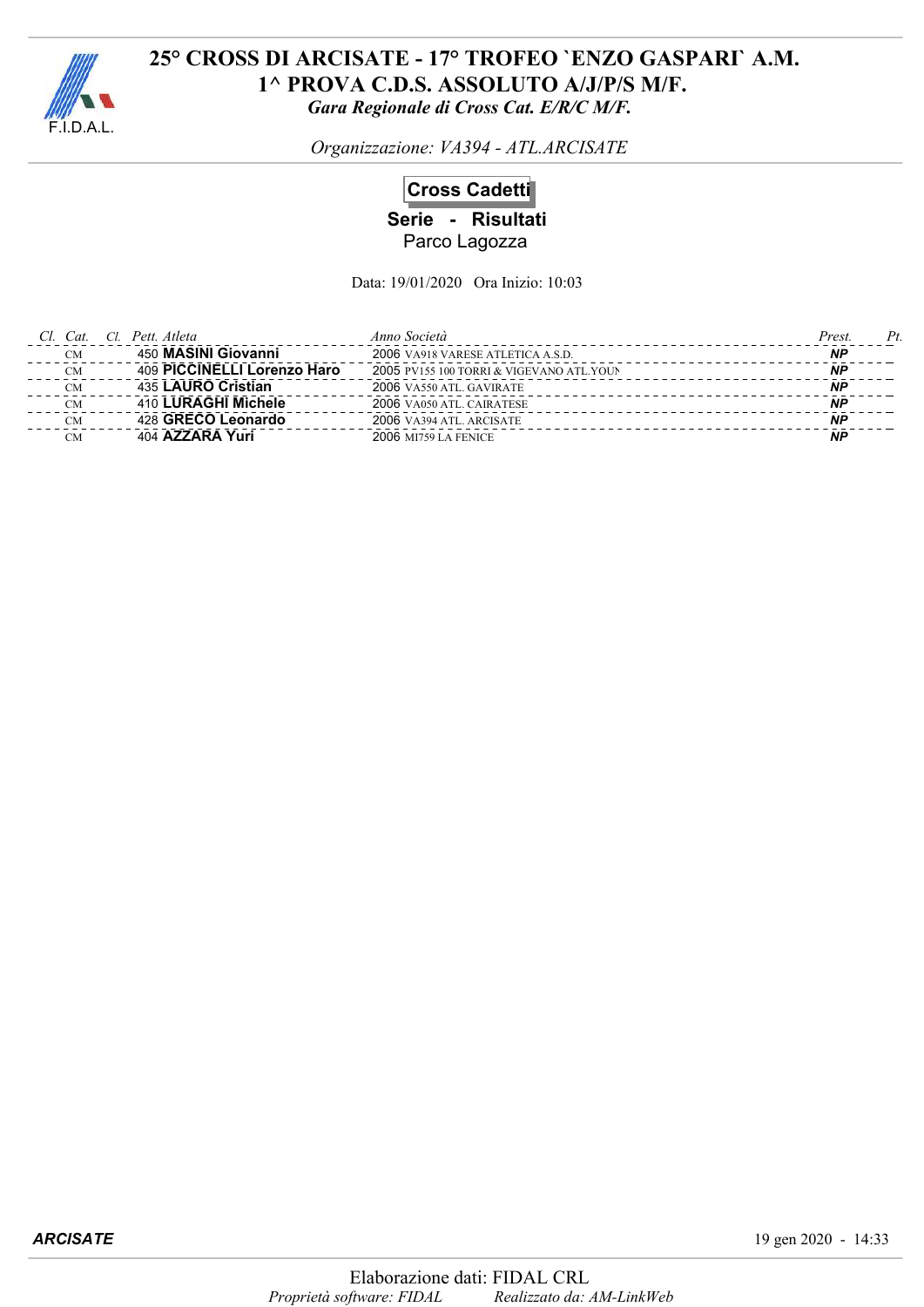

*Organizzazione: VA394 - ATL.ARCISATE*

# **Cross Cadette**

**Serie - Risultati**

Parco Lagozza

| Cl. Cat.     |    | Cl. Pett. Atleta            | Anno Società                             | Prest. | Pt |
|--------------|----|-----------------------------|------------------------------------------|--------|----|
| 1CF          |    | <b>507 ROVEDATTI Elisa</b>  | 2005 SO114 G.S. C.S.I. MORBEGNO          | 08:23  |    |
| 2CF          |    | 504 DONATI Marta            | 2005 BS319 ATL. RODENGO SAIANO MICO      | 08:32  |    |
| 3CF          | 3  | 556 ZARAMELLA Rebecca       | 2005 VA731 ATL. GALLARATESE              | 08:51  |    |
| 4CF          | 4  | 532 MARTINELLI Stefania     | 2005 VA394 ATL. ARCISATE                 | 08:56  |    |
| <b>5</b> CF  | 5  | 559 VUOLO Greta             | 2006 VA766 ATL. LA FORNACE               | 09:03  |    |
| 6 CF         | 6  | 558 PIERIBONI Angelica      | 2005 VA766 ATL. LA FORNACE               | 09:04  |    |
| 7CF          | 7  | 554 MILANI Arianna          | 2005 VA731 ATL. GALLARATESE              | 09:06  |    |
| <b>8</b> CF  | 8  | 520 ESCHILLO Silvia Matilde | 2005 VA121 PRO PATRIA A.R.C. BUSTO A.    | 09:13  |    |
| <b>9</b> CF  | 9  | 563 PIETROBONI Alice        | 2005 VA766 ATL. LA FORNACE               | 09:16  |    |
| 10 CF        | 10 | 516 TERLIZZI Francesca      | 2006 VA117 ATL. MALNATE                  | 09:19  |    |
| <b>11 CF</b> | 11 | 519 MONTI Cecilia Nuvola    | 2005 VA119 ATL. O.S.A. SARONNO LIB.      | 09:20  |    |
| 12 CF        | 12 | 522 TOIA Ilaria             | 2005 VA121 PRO PATRIA A.R.C. BUSTO A.    | 09:21  |    |
| <b>13 CF</b> | 13 | 530 CONSOLATEVI Cristina    | 2006 VA394 ATL. ARCISATE                 | 09:28  |    |
| <b>14 CF</b> | 14 | 506 PARISI Sveva            | 2005 PV155 100 TORRI & VIGEVANO ATL.YOUN | 09:33  |    |
| <b>15 CF</b> | 15 | 525 MAMMOLITI Nicole        | 2006 VA130 N. ATL. VARESE                | 09:36  |    |
| 16 CF        | 16 | 508 BOVO Giulia             | 2005 VA117 ATL. MALNATE                  | 09:39  |    |
| 17 CF        | 17 | 515 RUSSO Elisa             | 2005 VA117 ATL. MALNATE                  | 09:41  |    |
| <b>18 CF</b> | 18 | 557 DE MARIA Marika         | 2005 VA766 ATL. LA FORNACE               | 09:47  |    |
| 19 CF        | 19 | 561 MANZONI Matilde         | 2006 VA766 ATL. LA FORNACE               | 09:48  |    |
| <b>20 CF</b> | 20 | 529 BOURZGUI Noura          | 2006 VA394 ATL. ARCISATE                 | 09:51  |    |
| 21 CF        | 21 | 521 NUNZIATA Cecilia        | 2006 VA121 PRO PATRIA A.R.C. BUSTO A.    | 09:57  |    |
| 22 CF        | 22 | 505 QUARESMINI Greta        | 2005 BS319 ATL. RODENGO SAIANO MICO      | 09:58  |    |
| 23 CF        | 23 | 537 CAVALLO Chiara          | 2006 VA476 ATL. TRADATE                  | 10:03  |    |
| 24 CF        | 24 | 549 ROI Sofia               | 2005 VA550 ATL. GAVIRATE                 | 10:04  |    |
| 25 CF        | 25 | 513 MONTALBETTI Francesca   | 2006 VA117 ATL. MALNATE                  | 10:08  |    |
| 26 CF        | 26 | 539 NICOLINI Teresa         | 2006 VA476 ATL. TRADATE                  | 10:08  |    |
| 27 CF        | 27 | 555 RIZZUTO Martina         | 2005 VA731 ATL. GALLARATESE              | 10:25  |    |
| 28 CF        | 28 | 533 MULAS Matilda           | 2005 VA394 ATL. ARCISATE                 | 10:25  |    |
| 29 CF        | 29 | 540 ORLANDI Francesca       | 2005 VA476 ATL. TRADATE                  | 10:25  |    |
| 30 CF        | 30 | 527 OLIVERI Chiara          | 2005 VA130 N. ATL. VARESE                | 10:26  |    |
| 31 CF        | 31 | 535 CALLEA Natasha          | 2006 VA476 ATL. TRADATE                  | 10:27  |    |
| 32 CF        | 32 | 514 QUARTIANI Elena         | 2005 VA117 ATL. MALNATE                  | 10:29  |    |
| 33 CF        | 33 | 534 BIONDI Beatrice         | 2005 VA476 ATL. TRADATE                  | 10:31  |    |
| 34 CF        | 34 | 518 LURASCHI Benedetta      | 2006 VA119 ATL. O.S.A. SARONNO LIB.      | 10:41  |    |
| 35 CF        | 35 | 543 JAAFARI Yasmine         | 2006 VA550 ATL. GAVIRATE                 | 10:42  |    |
| 36 CF        | 36 | 562 PIURI Elisa             | 2006 VA119 ATL. O.S.A. SARONNO LIB.      | 10:44  |    |
| 37 CF        | 37 | 548 PEDRAZZINI Cecilia      | 2006 VA550 ATL. GAVIRATE                 | 10:45  |    |
| 38 CF        | 38 | 545 LUZZI Ilaria            | 2006 VA550 ATL. GAVIRATE                 | 11:02  |    |
| 39 CF        | 39 | 553 VELLA Giorgia           | 2006 VA550 ATL. GAVIRATE                 | 11:04  |    |
| 40 CF        | 40 | 510 FERRARI Carolina        | 2005 VA117 ATL. MALNATE                  | 11:04  |    |
| 41 CF        | 41 | 517 LEO Giulia              | 2005 VA119 ATL, O.S.A. SARONNO LIB.      | 11:15  |    |
| 42 CF        | 42 | 524 LUCCHINA Fiona          | 2006 VA130 N. ATL. VARESE                | 11:17  |    |
| 43 CF        | 43 | 531 FINAZZI Alice           | 2005 VA394 ATL. ARCISATE                 | 11:29  |    |
| 44 CF        | 44 | 526 MONICO Marta            | 2005 VA130 N. ATL. VARESE                | 11:33  |    |
| 45 CF        | 45 | 523 BARBIERI Giulia         | 2005 VA130 N. ATL. VARESE                | 11:37  |    |
| 46 CF        | 46 | 511 FLORE Martina           | 2005 VA117 ATL. MALNATE                  | 11:41  |    |
| 47 CF        | 47 | 538 GIRIMONTE Asia          | 2006 VA476 ATL. TRADATE                  | 11:43  |    |
| 48 CF        | 48 | 512 MONETTI Federica        | 2005 VA117 ATL. MALNATE                  | 11:44  |    |
| 49 CF        | 49 | 536 CASTELLI Alice          | 2006 VA476 ATL. TRADATE                  | 12:01  |    |
| <b>50 CF</b> | 50 | 560 VEZZOLI Irene           | 2006 VA117 ATL. MALNATE                  | 12:10  |    |
|              |    |                             |                                          |        |    |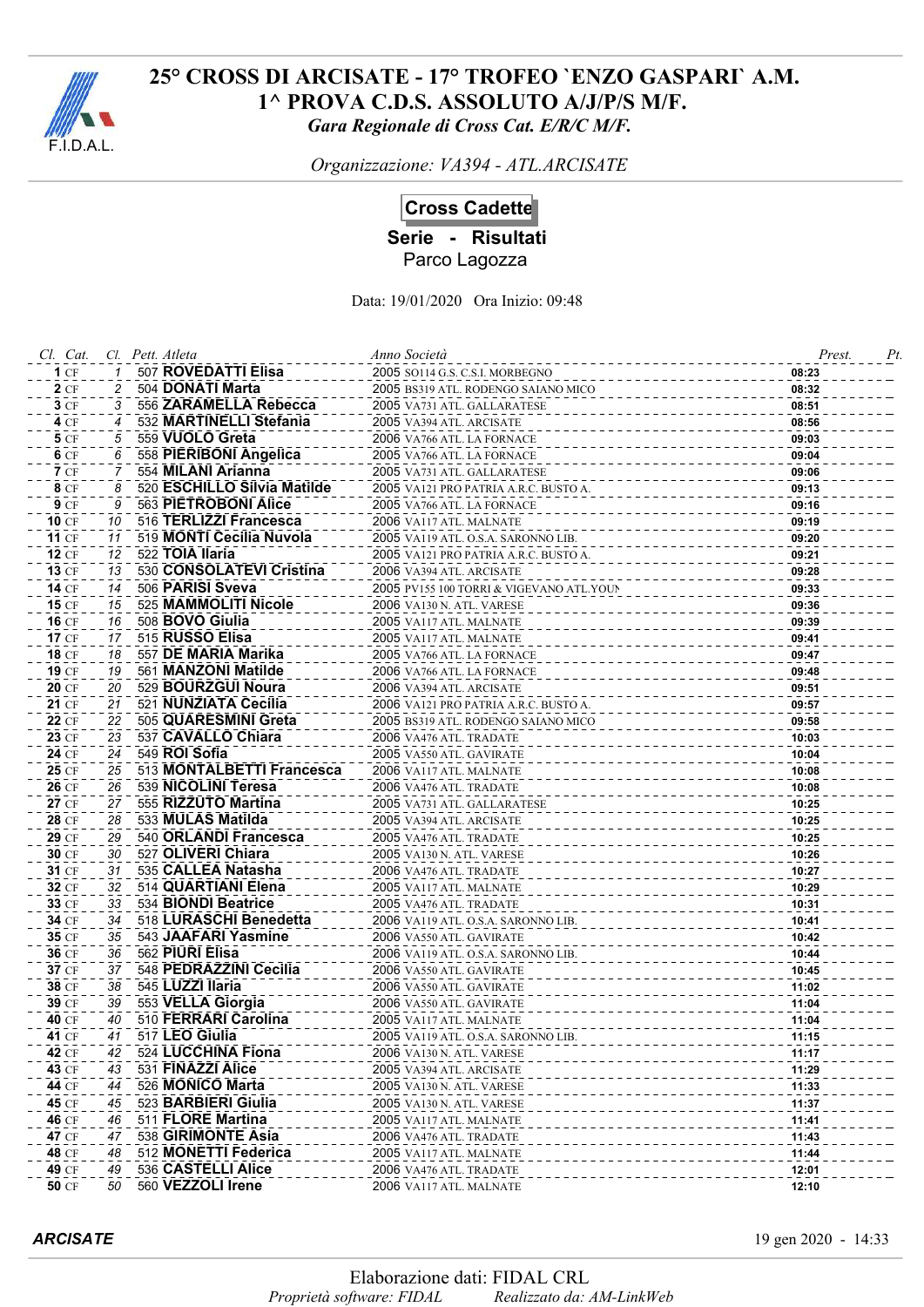

*Organizzazione: VA394 - ATL.ARCISATE*

## **Cross Cadette**

**Serie - Risultati** Parco Lagozza

| $Cl.$ $Cat.$ | CI. | Pett. Atleta          | Anno Società                     | Prest.<br>Pt |
|--------------|-----|-----------------------|----------------------------------|--------------|
| <b>51 CF</b> | 51  | 528 PINI Carlotta     | <b>2006</b> VA130 N. ATL. VARESE | 12:14        |
| CF           |     | 502 DEL BELLO Elena   | 2006 BG225 ATL. CASAZZA          | <b>NP</b>    |
| CF           |     | 551 TERRES Aude       | 2006 VA550 ATL. GAVIRATE         | <b>NP</b>    |
| <b>CF</b>    |     | 546 MACCHI Giada      | 2005 VA550 ATL. GAVIRATE         | <b>NP</b>    |
| CF           |     | 509 CALZAVARA Sara    | 2006 VA117 ATL. MALNATE          | <b>NP</b>    |
| CF           |     | 541 CASTAGNOZZI Katia | 2006 VA550 ATL. GAVIRATE         | <b>NP</b>    |
| CF           |     | 503 ZAPPELLA Alice    | 2006 BG225 ATL. CASAZZA          | <b>NP</b>    |
| CF           |     | 550 STEFANONI Elisa   | 2006 VA550 ATL. GAVIRATE         | <b>NP</b>    |
| CF           |     | 547 MARONI Ginevra    | 2006 VA550 ATL. GAVIRATE         | <b>NP</b>    |
| CF           |     | 542 CENGIA Marta      | 2005 VA550 ATL. GAVIRATE         | <b>NP</b>    |
| CF           |     | 501 D'ALESSIO Giulia  | 2006 BG225 ATL. CASAZZA          | <b>NP</b>    |
| CF           |     | 544 LIMONGI Alice     | 2005 VA550 ATL. GAVIRATE         | <b>NP</b>    |
| CF           |     | 552 VAGO Carlotta     | 2005 VA550 ATL GAVIRATE          | <b>NP</b>    |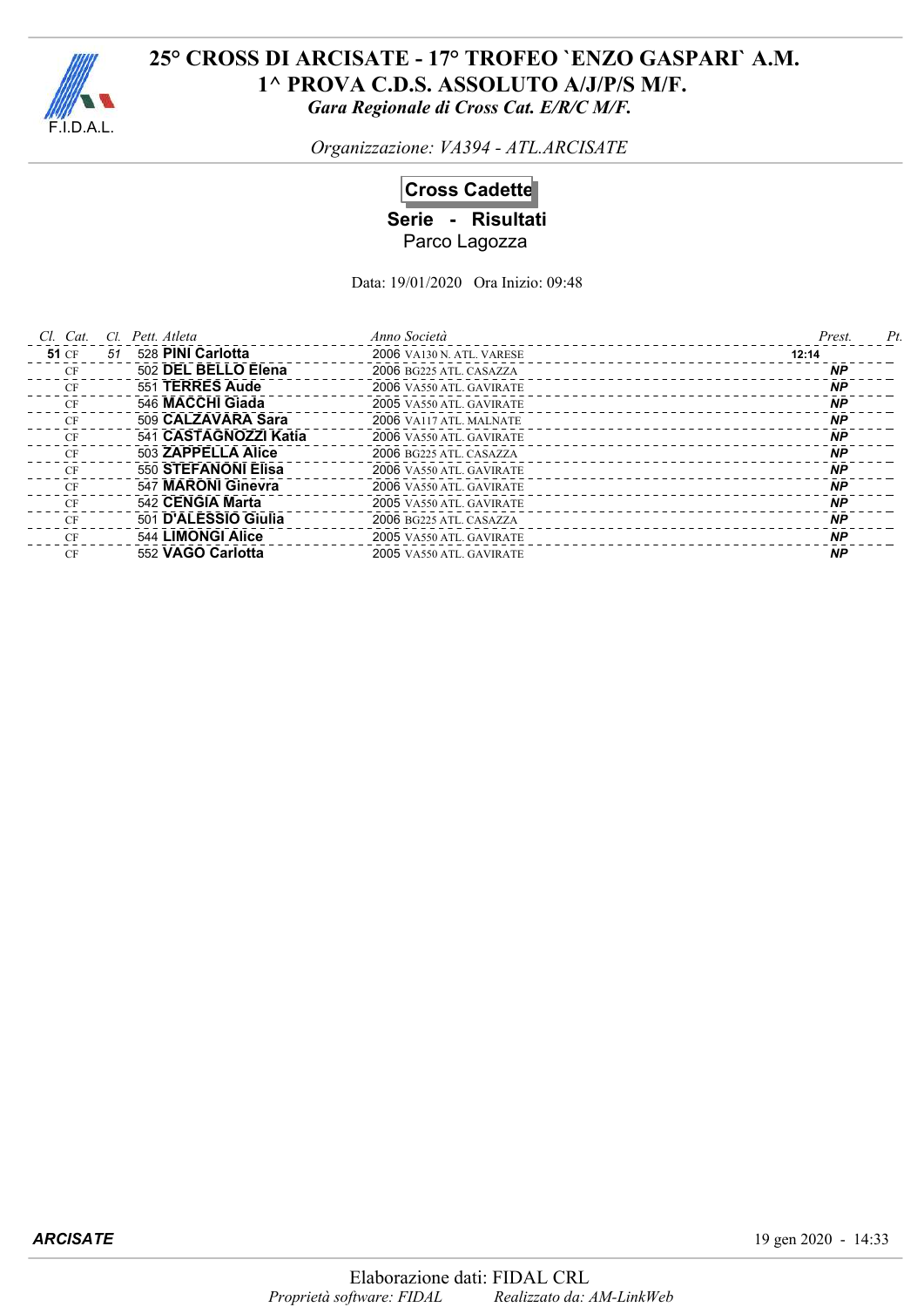

*Organizzazione: VA394 - ATL.ARCISATE*

# **Cross Ragazzi**

**Serie - Risultati**

Parco Lagozza

| Cl. Cat.              |    | Cl. Pett. Atleta           | Anno Società                          | Prest. | Pt |
|-----------------------|----|----------------------------|---------------------------------------|--------|----|
| $1 \text{ RM}$        |    | 638 AMBROSIO Riccardo      | 2007 VA550 ATL. GAVIRATE              | 04:13  |    |
| <b>2</b> RM           |    | 614 TRAVAINI Matteo        | 2007 VA121 PRO PATRIA A.R.C. BUSTO A. | 04:30  |    |
| <b>3 RM</b>           | 3  | 601 JAMAL IDRISSI Yassine  | 2007 SO114 G.S. C.S.I. MORBEGNO       | 04:33  |    |
| <b>4 RM</b>           | 4  | 604 ARRIGHI Luca           | 2007 VA117 ATL. MALNATE               | 04:34  |    |
| <b>5</b> RM           | 5  | 664 LAMPUGNANI Nicolo'     | 2007 VA918 VARESE ATLETICA A.S.D.     | 04:36  |    |
| 6 RM                  | 6  | 628 PEDROLINI Luca         | 2007 VA394 ATL. ARCISATE              | 04:38  |    |
| <b>7</b> RM           | 7  | 619 SILVESTRI Rafael       | 2007 VA133 SESTO 76 LISANZA           | 04:46  |    |
| <b>8</b> RM           | 8  | 658 MARCATO Mattia         | 2007 VA834 NUOVA ATLETICA SAMVERGA AS | 04:56  |    |
| <b>9 RM</b>           | 9  | 631 CRIPPA Andrea          | 2008 VA476 ATL. TRADATE               | 04:57  |    |
| <b>10</b> RM          | 10 | 635 MANNA Giordano         | 2007 VA476 ATL. TRADATE               | 04:59  |    |
| <b>11 RM</b>          | 11 | 642 ROSSI Andrea           | 2008 VA550 ATL. GAVIRATE              | 05:00  |    |
| <b>12 RM</b>          | 12 | 621 BARATELLI Federico     | 2007 VA394 ATL. ARCISATE              | 05:03  |    |
| <b>13 RM</b>          | 13 | 609 AGNELLI Martino        | 2008 VA121 PRO PATRIA A.R.C. BUSTO A. | 05:06  |    |
| <b>14 RM</b>          | 14 | 636 MIGLIORINI Riccardo    | 2007 VA476 ATL. TRADATE               | 05:08  |    |
| <b>15 RM</b>          | 15 | 644 VASI Simone            | 2007 VA550 ATL. GAVIRATE              | 05:08  |    |
| <b>16 RM</b>          | 16 | 671 CAROLO Daniel          | 2007 VA834 NUOVA ATLETICA SAMVERGA AS | 05:09  |    |
| <b>17 RM</b>          | 17 | 633 KHALDOUNE Yassine      | 2007 VA476 ATL. TRADATE               | 05:12  |    |
| <b>18 RM</b>          | 18 | 647 LUINI Leonardo         | 2007 VA731 ATL. GALLARATESE           | 05:13  |    |
| 19 RM                 | 19 | 657 BROGIOLI Paolo         | 2007 VA834 NUOVA ATLETICA SAMVERGA AS | 05:14  |    |
| 20 RM                 | 20 | 620 TECCI Mauro            | 2008 VA133 SESTO 76 LISANZA           | 05:16  |    |
| 21 RM                 | 21 | 662 DONI Giorgio           | 2007 VA918 VARESE ATLETICA A.S.D.     | 05:18  |    |
| <b>22 RM</b>          | 22 | 668 PARINI Riccardo        | 2007 VA834 NUOVA ATLETICA SAMVERGA AS | 05:22  |    |
| <b>23 RM</b>          | 23 | 616 GARBIN Tommaso         | 2008 VA133 SESTO 76 LISANZA           | 05:22  |    |
| 24 RM                 | 24 | 611 MARCHESELLI Manuele    | 2007 VA121 PRO PATRIA A.R.C. BUSTO A. | 05:23  |    |
| 25 RM                 | 25 | 653 MONTIN Christian       | 2008 VA766 ATL. LA FORNACE            | 05:23  |    |
| 26 RM                 | 26 | 648 RAMINA Riccardo        | 2007 VA731 ATL. GALLARATESE           | 05:24  |    |
| <b>27 RM</b>          | 27 | 608 RENOSTO Lorenzo        | 2008 VA117 ATL. MALNATE               | 05:25  |    |
| <b>28 RM</b>          | 28 | 651 EGNOLETTI Davide       | 2008 VA766 ATL. LA FORNACE            | 05:26  |    |
| 29 RM                 | 29 | 624 LONGHIN Mattia         | 2007 VA394 ATL. ARCISATE              | 05:26  |    |
| 30 RM                 | 30 | 618 SIENA Giona            | 2008 VA133 SESTO 76 LISANZA           | 05:26  |    |
| <b>31 RM</b>          | 31 | 643 SANGALLI Elias         | 2008 VA550 ATL. GAVIRATE              | 05:27  |    |
| <b>32 RM</b>          | 32 | 629 CASTELLUCCI Leonardo   | 2007 VA476 ATL. TRADATE               | 05:28  |    |
| 33 RM                 | 33 | 626 MAFFEI Leonardo        | 2007 VA394 ATL. ARCISATE              | 05:29  |    |
| 34 RM                 | 34 | 615 MONTEFORTE Tommaso     | 2008 VA129 POL. OLONIA                | 05:32  |    |
| 35 RM                 | 35 | 639 ANTONETTI Simone       | 2008 VA550 ATL. GAVIRATE              | 05:33  |    |
| <b>36 RM</b>          | 36 | 632 GRECCHI Davide         | 2007 VA476 ATL. TRADATE               | 05:34  |    |
| 37 RM                 | 37 | 602 BIANCHINI Stefano      | 2007 VA050 ATL. CAIRATESE             | 05:34  |    |
| <b>38 RM</b>          | 38 | 603 CODARI Edoardo         | 2007 VA050 ATL. CAIRATESE             | 05:34  |    |
| 39 RM                 | 39 | 665 MAMOLO Tona            | 2008 VA918 VARESE ATLETICA A.S.D.     | 05:40  |    |
| 40 RM                 | 40 | 646 ZUCCOLOTTO Simone      | 2007 VA550 ATL. GAVIRATE              | 05:43  |    |
| <b>41 RM</b>          | 41 | 640 CAMPI Daniele          | 2007 VA550 ATL. GAVIRATE              | 05:44  |    |
| 42 RM                 | 42 | 612 PINCIROLI Stefano      | 2008 VA121 PRO PATRIA A.R.C. BUSTO A. | 05:46  |    |
| 43 RM                 | 43 | 654 NICORA Mattia          | 2008 VA766 ATL. LA FORNACE            | 05:48  |    |
| 44 RM                 | 44 | 630 CESCHINA Simone Pietro | 2008 VA476 ATL. TRADATE               | 05:48  |    |
| <b>45 RM</b>          | 45 | 613 SESSO Andrea           | 2007 VA121 PRO PATRIA A.R.C. BUSTO A. | 05:52  |    |
|                       | 46 | 660 CASAGRANDE Diego       |                                       |        |    |
| <b>46 RM</b>          | 47 | 673 NEGRINI Matteo         | 2007 VA918 VARESE ATLETICA A.S.D.     | 05:54  |    |
| <b>47 RM</b>          | 48 | 617 ROSILIO Federico       | 2007 VA740 ATL. MACCAGNO              | 05:56  |    |
| <b>48 RM</b><br>49 RM | 49 | 661 DE BENEDICTIS Phin     | 2008 VA133 SESTO 76 LISANZA           | 05:57  |    |
| <b>50 RM</b>          | 50 | 637 SIGNOR Jacopo          | 2007 VA918 VARESE ATLETICA A.S.D.     | 05:59  |    |
|                       |    |                            | 2008 VA476 ATL. TRADATE               | 06:01  |    |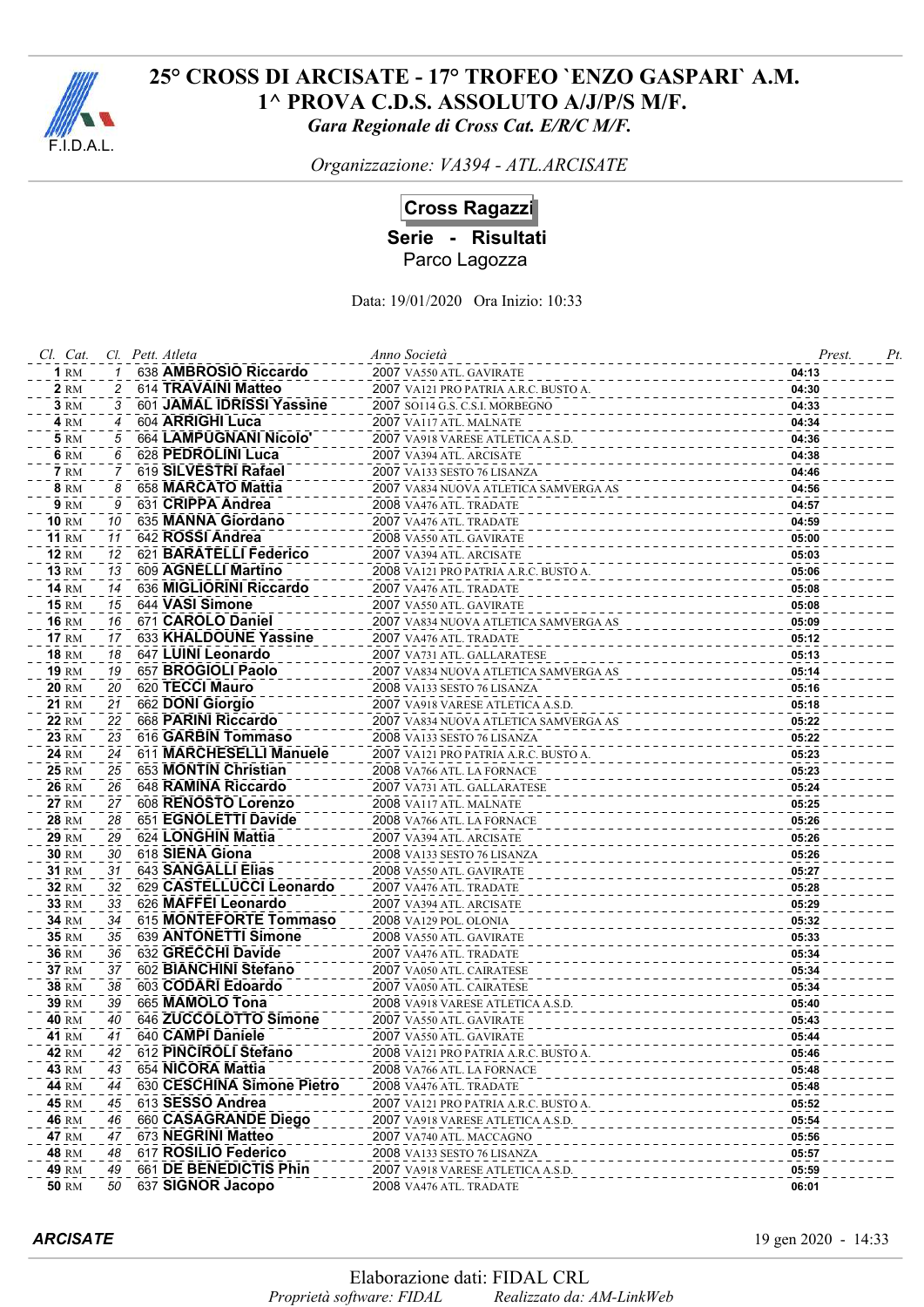

*Organizzazione: VA394 - ATL.ARCISATE*

# **Cross Ragazzi**

**Serie - Risultati** Parco Lagozza

| Cl. Cat.     | CI. | Pett. Atleta                | Anno Società                              | Prest.    | Pt |
|--------------|-----|-----------------------------|-------------------------------------------|-----------|----|
| <b>51 RM</b> | 51  | 623 HELDENS Pierre          | 2007 VA394 ATL. ARCISATE<br>------------- | 06:02     |    |
| <b>52 RM</b> | 52  | 674 PULLANO Marco           | 2008 VA394 ATL. ARCISATE                  | 06:02     |    |
| <b>53 RM</b> | 53  | 627 MURAGLIA Tommaso        | 2007 VA394 ATL. ARCISATE                  | 06:03     |    |
| <b>54 RM</b> | 54  | 622 DI MARIA Emanuele       | 2007 VA394 ATL. ARCISATE                  | 06:07     |    |
| <b>55 RM</b> | 55  | 605 CAGNOLI Davide          | 2007 VA117 ATL. MALNATE                   | 06:08     |    |
| <b>56 RM</b> | 56  | 634 LACINIO Riccardo        | 2008 VA476 ATL. TRADATE                   | 06:10     |    |
| <b>57 RM</b> | 57  | 607 FORNARI Alessio         | 2007 VA117 ATL. MALNATE                   | 06:10     |    |
| <b>58 RM</b> | 58  | 650 OLDRINI Gabriele        | 2008 VA750 CARDATLETICA                   | 06:13     |    |
| <b>59 RM</b> | 59  | 672 MARANGOTTO Giacomo      | 2008 VA740 ATL. MACCAGNO                  | 06:13     |    |
| 60 RM        | 60  | 652 GHIRINGHELLI Giulio     | 2007 VA766 ATL. LA FORNACE                | 06:15     |    |
| 61 RM        | 61  | 659 AVIGNI Federico         | 2008 VA918 VARESE ATLETICA A.S.D.         | 06:35     |    |
| 62 RM        | 62  | 641 PINCIROLI Giovanni      | 2008 VA550 ATL. GAVIRATE                  | 06:35     |    |
| 63 RM        | 63  | 606 CASSIN Federico         | 2008 VA117 ATL. MALNATE                   | 06:36     |    |
| 64 RM        | 64  | 670 GUIDI Lorenzo           | 2008 VA834 NUOVA ATLETICA SAMVERGA AS     | 06:49     |    |
| 65 RM        | 65  | 656 PUORRO Riccardo         | 2007 VA766 ATL. LA FORNACE                | 06:56     |    |
| 66 RM        | 66  | 667 NICORA Edoardo          | 2007 VA918 VARESE ATLETICA A.S.D.         | 07:54     |    |
| RM           |     | 675 SICA Alessio            | 2008 VA834 NUOVA ATLETICA SAMVERGA AS     | <b>NP</b> |    |
| RM           |     | 610 ARTUSO Federico Mario   | 2007 VA121 PRO PATRIA A.R.C. BUSTO A.     | <b>NP</b> |    |
| RM           |     | 669 MARTINELLI Ettore       | 2008 VA834 NUOVA ATLETICA SAMVERGA AS     | <b>NP</b> |    |
| RM           |     | 625 MACCARRONE Christian    | 2007 VA394 ATL. ARCISATE                  | <b>NP</b> |    |
| <b>RM</b>    |     | 666 MESSORI Luca            | 2007 VA918 VARESE ATLETICA A.S.D.         | <b>NP</b> |    |
| <b>RM</b>    |     | 649 SISA Lorenzo            | 2007 VA731 ATL. GALLARATESE               | <b>NP</b> |    |
| <b>RM</b>    |     | 645 ZANOTTI Aleksandar Brun | 2007 VA550 ATL. GAVIRATE                  | <b>NP</b> |    |
| <b>RM</b>    |     | 663 GRAZIOLI Pietro Maria   | 2008 VA918 VARESE ATLETICA A.S.D.         | <b>NP</b> |    |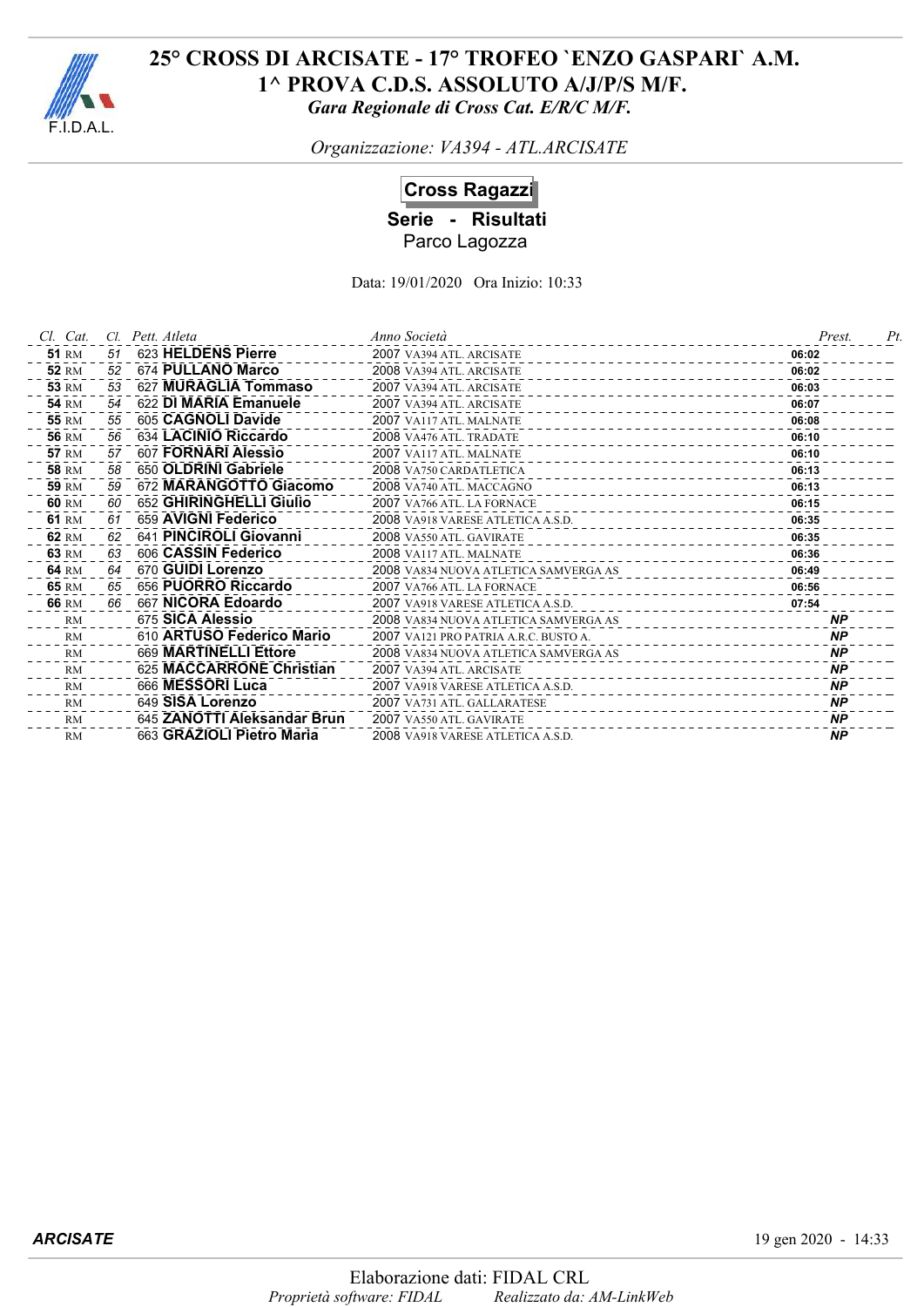

*Organizzazione: VA394 - ATL.ARCISATE*

**Cross Ragazze**

**Serie - Risultati**

Parco Lagozza

Data: 19/01/2020 Ora Inizio: 10:22

| Cl. Cat.     |    | Cl. Pett. Atleta          | Anno Società                          | Prest. | Pt |
|--------------|----|---------------------------|---------------------------------------|--------|----|
| 1RF          |    | 761 MACCHI Giulia         | 2007 VA731 ATL. GALLARATESE           | 04:50  |    |
| <b>2</b> RF  |    | 754 BELLI Carola          | 2008 VA550 ATL. GAVIRATE              | 04:53  |    |
| 3RF          | 3  | 704 CASAGRANDE Alice      | 2007 VA117 ATL. MALNATE               | 04:56  |    |
| 4 RF         | 4  | 722 TANZARELLA Matilde    | 2007 VA121 PRO PATRIA A.R.C. BUSTO A. | 04:58  |    |
| <b>5</b> RF  | 5  | 751 LAMPERTI Martina      | 2007 VA476 ATL. TRADATE               | 05:07  |    |
| 6 RF         | 6  | 706 CAVALLARO Letizia     | 2007 VA117 ATL. MALNATE               | 05:10  |    |
| <b>7</b> RF  |    | 720 GALLI Giulia          | 2008 VA121 PRO PATRIA A.R.C. BUSTO A. | 05:13  |    |
| <b>8</b> RF  | 8  | 724 BASAGLIA Bianca       | 2008 VA130 N. ATL. VARESE             | 05:16  |    |
| <b>9 RF</b>  | 9  | 741 REMELLI Giulia        | 2007 VA394 ATL. ARCISATE              | 05:16  |    |
| <b>10 RF</b> | 10 | 735 MOMBELLI Viola        | 2007 VA133 SESTO 76 LISANZA           | 05:16  |    |
| <b>11 RF</b> | 11 | 719 COSTANTINI Elisabetta | 2007 VA121 PRO PATRIA A.R.C. BUSTO A. | 05:18  |    |
| <b>12 RF</b> | 12 | 765 SNAD Doha             | 2008 VA731 ATL. GALLARATESE           | 05:19  |    |
| <b>13 RF</b> | 13 | 726 GIRAUDI Elena         | 2007 VA130 N. ATL. VARESE             | 05:23  |    |
| <b>14 RF</b> | 14 | 736 ARMAGNO Giulia        | 2008 VA394 ATL. ARCISATE              | 05:26  |    |
| <b>15 RF</b> | 15 | 734 GUMIER Francesca      | 2007 VA133 SESTO 76 LISANZA           | 05:30  |    |
| <b>16 RF</b> | 16 | 740 MARTINELLI Giorgia    | 2007 VA394 ATL. ARCISATE              | 05:32  |    |
| <b>17 RF</b> | 17 | 758 PAROLI Cassia         | 2008 VA550 ATL. GAVIRATE              | 05:32  |    |
| <b>18 RF</b> | 18 | 759 VELLA Valentina       | 2008 VA550 ATL. GAVIRATE              | 05:32  |    |
| <b>19 RF</b> | 19 | 738 BUZZI Dalia           | 2007 VA394 ATL. ARCISATE              | 05:34  |    |
| <b>20 RF</b> | 20 | 717 ARDAGNA Giorgia       | 2008 VA121 PRO PATRIA A.R.C. BUSTO A. | 05:35  |    |
| <b>21 RF</b> | 21 | 702 CURCI Francesca       | 2007 VA050 ATL. CAIRATESE             | 05:36  |    |
| <b>22 RF</b> | 22 | 769 IELMINI Greta         | 2007 VA834 NUOVA ATLETICA SAMVERGA AS | 05:39  |    |
| 23 RF        | 23 | 742 RINALDI Allegra       | 2007 VA394 ATL. ARCISATE              | 05:40  |    |
| 24 RF        | 24 | 755 IOCCA Carola          | 2008 VA550 ATL. GAVIRATE              | 05:40  |    |
| 25 RF        | 25 | 716 UBOLDI Valentina      | 2008 VA117 ATL. MALNATE               | 05:40  |    |
| 26 RF        | 26 | 747 SECCO Matilde         | 2007 VA394 ATL. ARCISATE              | 05:41  |    |
| <b>27 RF</b> | 27 | 756 MACCHI Elisa Andrea   | 2008 VA550 ATL. GAVIRATE              | 05:41  |    |
| <b>28 RF</b> | 28 | 746 SAVIOLI Sophie        | 2007 VA394 ATL. ARCISATE              | 05:41  |    |
| <b>29 RF</b> | 29 | 703 FORZELIN Anita        | 2007 VA050 ATL. CAIRATESE             | 05:43  |    |
| 30 RF        | 30 | 762 MALDERA Alice         | 2008 VA731 ATL. GALLARATESE           | 05:43  |    |
| 31 RF        | 31 | 760 BRAMBILLA Sara        | 2008 VA731 ATL. GALLARATESE           | 05:43  |    |
| 32 RF        | 32 | 770 SERRECCHIA Caterina   | 2008 VA834 NUOVA ATLETICA SAMVERGA AS | 05:44  |    |
| 33 RF        | 33 | 768 PORTOGALLO Giada      | 2008 VA834 NUOVA ATLETICA SAMVERGA AS | 05:48  |    |
| 34 RF        | 34 | 750 DRUFUCA Margherita    | 2007 VA476 ATL. TRADATE               | 05:50  |    |
| 35 RF        | 35 | 707 FABBRO Ilaria         | 2007 VA117 ATL. MALNATE               | 05:51  |    |
| 36 RF        | 36 | 709 GHIELMI Elena         | 2008 VA117 ATL. MALNATE               | 05:52  |    |
| 37 RF        | 37 | 732 ASIETTI Giada         | 2008 VA133 SESTO 76 LISANZA           | 05:52  |    |
| 38 RF        | 38 | 739 CONCONI Valentina     | 2007 VA394 ATL. ARCISATE              | 05:52  |    |
| 39 RF        | 39 | 723 COLOMBO Cecilia Maria | 2008 VA129 POL. OLONIA                | 05:54  |    |
| 40 RF        | 40 | 721 MARTORELLA Sofia      | 2008 VA121 PRO PATRIA A.R.C. BUSTO A. | 05:57  |    |
| 41 RF        | 41 | 708 GAMBATO Agnese        | 2008 VA117 ATL. MALNATE               | 05:58  |    |
| 42 RF        | 42 | 764 RODARI Prisca Stella  | 2007 VA731 ATL. GALLARATESE           | 05:58  |    |
| 43 RF        | 43 | 725 BONFANTI Anita        | 2008 VA130 N. ATL. VARESE             | 05:59  |    |
| 44 RF        | 44 | 730 OCCHINI Giorgia       | <b>2007</b> VA130 N. ATL. VARESE      | 06:00  |    |
| 45 RF        | 45 | 749 VALENTINI Rachele     | 2007 VA394 ATL. ARCISATE              | 06:01  |    |
| 46 RF        | 46 | 757 NODARI Matilde        | 2007 VA550 ATL. GAVIRATE              | 06:05  |    |
| 47 RF        | 47 | 748 STECCHINI Giorgia     | 2008 VA394 ATL. ARCISATE              | 06:08  |    |
| 48 RF        | 48 | 767 ANGARONI Gloria       | 2007 VA550 ATL. GAVIRATE              | 06:08  |    |
| 49 RF        | 49 | 763 MANZETTI Emma         | 2008 VA731 ATL. GALLARATESE           | 06:09  |    |
| <b>50 RF</b> | 50 | 710 LEONE Erica           | 2008 VA117 ATL. MALNATE               | 06:12  |    |

*ARCISATE* 19 gen 2020 - 14:33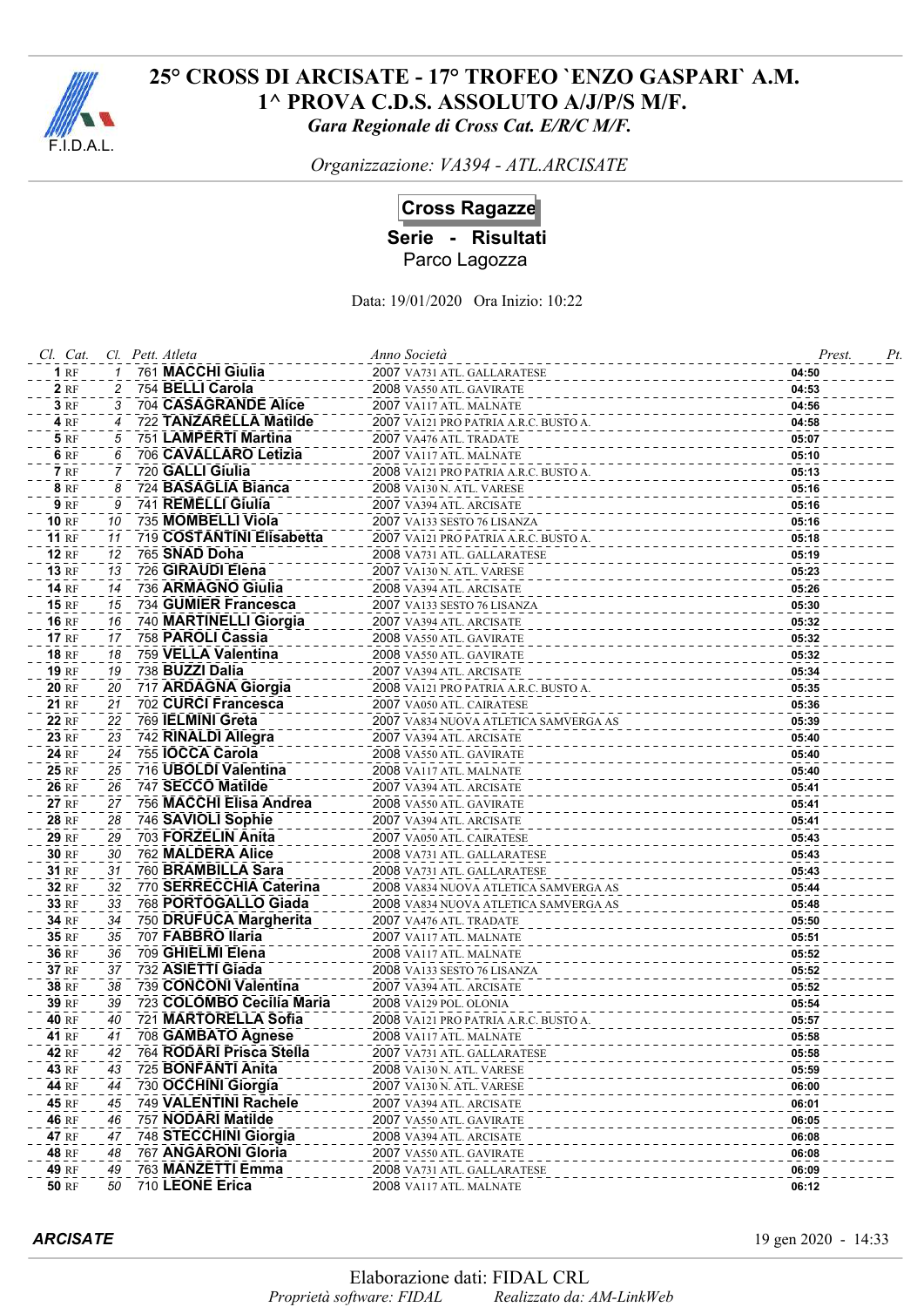

*Organizzazione: VA394 - ATL.ARCISATE*

# **Cross Ragazze**

**Serie - Risultati** Parco Lagozza

| Cl. Cat.     | Cl. | Pett. Atleta             | Anno Società                          | Prest.    | Pt |
|--------------|-----|--------------------------|---------------------------------------|-----------|----|
| <b>51 RF</b> | 51  | 766 LABANCA Sofia        | 2007 VA766 ATL. LA FORNACE            | 06:13     |    |
| <b>52 RF</b> | 52  | 729 NICORA Ludovica      | <b>2008 VA130 N. ATL. VARESE</b>      | 06:19     |    |
| <b>53 RF</b> | 53  | 713 PAOLI Claudia        | 2007 VA117 ATL. MALNATE               | 06:20     |    |
| <b>54 RF</b> | 54  | 744 ROSSETTI Alessia     | 2007 VA394 ATL. ARCISATE              | 06:25     |    |
| <b>55 RF</b> | 55  | 714 PLANO Martina        | 2008 VA117 ATL. MALNATE               | 06:28     |    |
| <b>56 RF</b> | 56  | 715 RANDAZZO Giorgia     | 2007 VA117 ATL. MALNATE               | 06:29     |    |
| <b>57 RF</b> | 57  | 712 PAGLIARO Bianca      | 2007 VA117 ATL. MALNATE               | 06:29     |    |
| <b>58 RF</b> | 58  | 728 MARIANI Matilde      | <b>2008 VA130 N. ATL. VARESE</b>      | 06:32     |    |
| 59 RF        | 59  | 718 <b>BALZANO Delia</b> | 2008 VA121 PRO PATRIA A.R.C. BUSTO A. | 06:53     |    |
| 60 RF        | 60  | 737 BERTOLINO Ludovica   | 2008 VA394 ATL. ARCISATE              | 07:06     |    |
| 61 RF        | 61  | 743 RIZZI Giorgia        | 2008 VA394 ATL. ARCISATE              | 07:09     |    |
| 62 RF        | 62  | 745 ROTTOLI Veronica     | 2008 VA394 ATL. ARCISATE              | 08:15     |    |
| RF           |     | 733 BAGGIO Alice         | 2008 VA133 SESTO 76 LISANZA           | <b>NP</b> |    |
| RF           |     | 727 MARCANGELO Luciana   | <b>2008 VA130 N. ATL. VARESE</b>      | <b>NP</b> |    |
| RF           |     | 711 LUCCHINA Giulia      | 2007 VA117 ATL. MALNATE               | <b>NP</b> |    |
| RF           |     | 701 CONTESSA Asia        | 2007 SO111 G.P. SANTI NUOVA OLONIO    | <b>NP</b> |    |
| RF           |     | 731 SPOTORNO Elena       | <b>2008</b> VA130 N. ATL. VARESE      | <b>NP</b> |    |
| RF           |     | 752 AMBROSETTI Adelaide  | 2008 VA476 ATL. TRADATE               | <b>NP</b> |    |
| RF           |     | 705 CASTELLANO Emma      | 2008 VA117 ATL. MALNATE               | <b>NP</b> |    |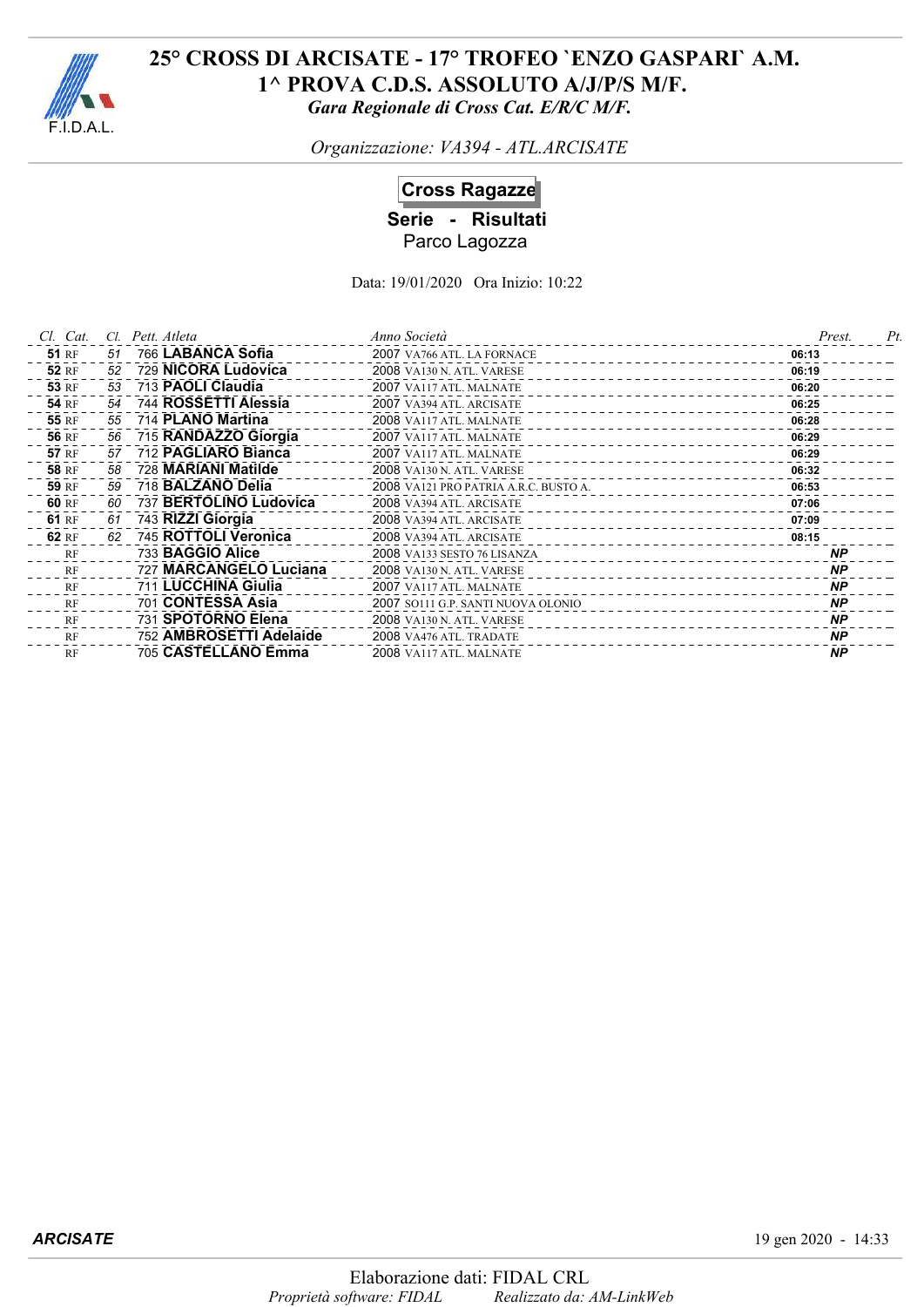

*Organizzazione: VA394 - ATL.ARCISATE*

# **Cross Esordienti EM10**

**Serie - Risultati**

Parco Lagozza

Data: 19/01/2020 Ora Inizio: 10:00

| Cl. Cat.            | Cl. Pett. Atleta                                        | Anno Società                                       | Prest.<br>Pt. |
|---------------------|---------------------------------------------------------|----------------------------------------------------|---------------|
| EM10                | 36 CODARI Lorenzo                                       | 2010 VA050 ATL. CAIRATESE                          | 3:50          |
| EM10                | 27 CORRIAS Christian                                    | 2009 VA117 ATL. MALNATE                            | 3:28          |
| <b>EM10</b>         | 31 SCAZZOLA Samuele                                     | 2010 VA117 ATL. MALNATE                            | 3:45          |
| EM10                | 23 CAVALLARO Matteo                                     | 2009 VA117 ATL. MALNATE                            | 3:27          |
| EM10                | 30 MARIANI Leonardo                                     | 2010 VA117 ATL. MALNATE                            | 3:36          |
| EM10                | 10 PLANO Gabriele                                       | 2009 VA117 ATL. MALNATE                            | 3:29          |
| <b>EM10</b>         | <b>5 RIGATO Eros</b>                                    | 2010 VA117 ATL. MALNATE                            | 4:51          |
| EM10                | <b>16 CASAGRANDE Gioele</b>                             | 2010 VA117 ATL. MALNATE                            | 3:31          |
| EM10                | 1 BIARDI Galileo Paolo                                  | 2009 VA117 ATL. MALNATE                            | 3:29          |
| <b>EM10</b>         | <b>41 CARAVATI Enrico</b>                               | 2009 VA117 ATL. MALNATE                            | 5:05          |
| EM10                | 2 LULI Edoardo                                          | 2010 VA117 ATL. MALNATE                            | 3:44          |
| <b>EM10</b>         | 29 STERPETTI Diego                                      | 2010 VA394 ATL. ARCISATE                           | 4:30          |
| EM10                | <b>40 PIERIBONI Cristian</b>                            | 2009 VA766 ATL. LA FORNACE                         | 3:02          |
| EM10                | 8 TRENTIN Mattia                                        | 2009 VA766 ATL. LA FORNACE                         | 3:49          |
| EM10                | 19 LAMBRO Matteo                                        | 2009 VA766 ATL. LA FORNACE                         | 3:25          |
| EM10                | 7 ALBINO Federico Miguel                                | 2010 VA766 ATL. LA FORNACE                         | 3:29          |
| EM10                | 25 DOCHINI Edoardo                                      | 2009 UISP0 UISP                                    | 3:17          |
| EM10                | 38 PARRINELLO Mattia                                    | 2009 UISP0 UISP                                    | 3:44          |
| EM10                | 33 PACE Mattia                                          | 2010 VA834 NUOVA ATLETICA SAMVERGA AS              | 4:26          |
| EM10                | 11 MANFRO Daniel                                        | 2009 VA834 NUOVA ATLETICA SAMVERGA AS              | 3:44          |
| EM10                | 17 MILESI Andrea                                        | 2009 VA834 NUOVA ATLETICA SAMVERGA AS              | 3:33          |
| EM10                | 35 ELHADAD Asser Mohamed                                | 2010 VA550 ATL. GAVIRATE                           | 4:30          |
| <b>EM10</b>         | <b>3 MAGNONI Gioele</b>                                 | 2009 VA550 ATL. GAVIRATE                           | 4:22          |
| EM10                | 20 BOTTELLI Martino                                     | 2009 VA550 ATL. GAVIRATE                           | 3:33          |
| EM10                | 9 PALATINI Diego                                        | 2010 VA550 ATL. GAVIRATE                           | 3:37          |
| EM10                | 4 ZAMBERLETTI Alessio                                   | 2009 VA550 ATL. GAVIRATE                           | 3:48          |
| EM10                | 28 RIGGI Francesco                                      | 2010 VA918 VARESE ATLETICA A.S.D.                  | 3:12          |
| EM10                | 18 PEIXOTO Younes                                       | 2010 VA731 ATL. GALLARATESE                        | 3:34          |
| EM10                | <b>42 REGINATO Riccardo</b><br><b>43 FERIOLI Simone</b> | 2010 VA129 POL. OLONIA                             | 3:06          |
| EM10                | 26 PIZZOLLA Enea                                        | 2010 VA129 POL. OLONIA                             | 3:58          |
| EM10<br><b>EM10</b> | 22 LAMPERTI Edoardo                                     | 2010 VA129 POL. OLONIA                             | 3:30          |
|                     | 12 SOFRA' Tommaso                                       | 2010 VA129 POL. OLONIA                             | 3:42<br>3:43  |
| EM10<br><b>EM10</b> | 13 DI TOMMASO Gabriele                                  | 2009 VA476 ATL. TRADATE<br>2010 VA476 ATL. TRADATE | 4:48          |
| EM10                | 32 AGRIJAN Edoardo Octavia                              | 2010 VA476 ATL. TRADATE                            | 3:38          |
| EM10                | 34 GRANDIS Samuel                                       | 2010 VA476 ATL. TRADATE                            |               |
| <b>EM10</b>         | 15 ROMEO Lorenzo                                        | 2009 VA476 ATL. TRADATE                            | 5:13          |
| <b>EM10</b>         | 24 BASCHIERI Cesare                                     | 2010 VA476 ATL. TRADATE                            | 4:04          |
| EM10                | 6 ORSATTI Diego                                         | 2010 VA476 ATL. TRADATE                            | 3:56          |
| EM10                | <b>14 DONADELLO Luca</b>                                | 2009 VA731 ATL. GALLARATESE                        | 3:27          |
| EM10                | 39 PAPPALARDO Simone                                    | 2010 VA731 ATL. GALLARATESE                        |               |
| EM10                | 99 FRANCIOSI Matteo                                     | 2009 VA394 ATL. ARCISATE                           | 3:17          |
| EM10                | 98 BREMBILLA Giacomo                                    | 2010 VA394 ATL. ARCISATE                           | 3:23          |
| <b>1 EM10</b>       | 44 BOSSI Kilian                                         | 2009 VA550 ATL. GAVIRATE                           | 3:00          |
| <b>1 EM10</b>       | 37 GIARDIELLO Federico<br>1                             | 2009 VA550 ATL. GAVIRATE                           | 2:55          |
| <b>1</b> EM10       | 21 MORIGGI Andrea                                       | 2009 VA129 POL. OLONIA                             | 3:15          |
|                     |                                                         |                                                    |               |

*ARCISATE* 19 gen 2020 - 14:33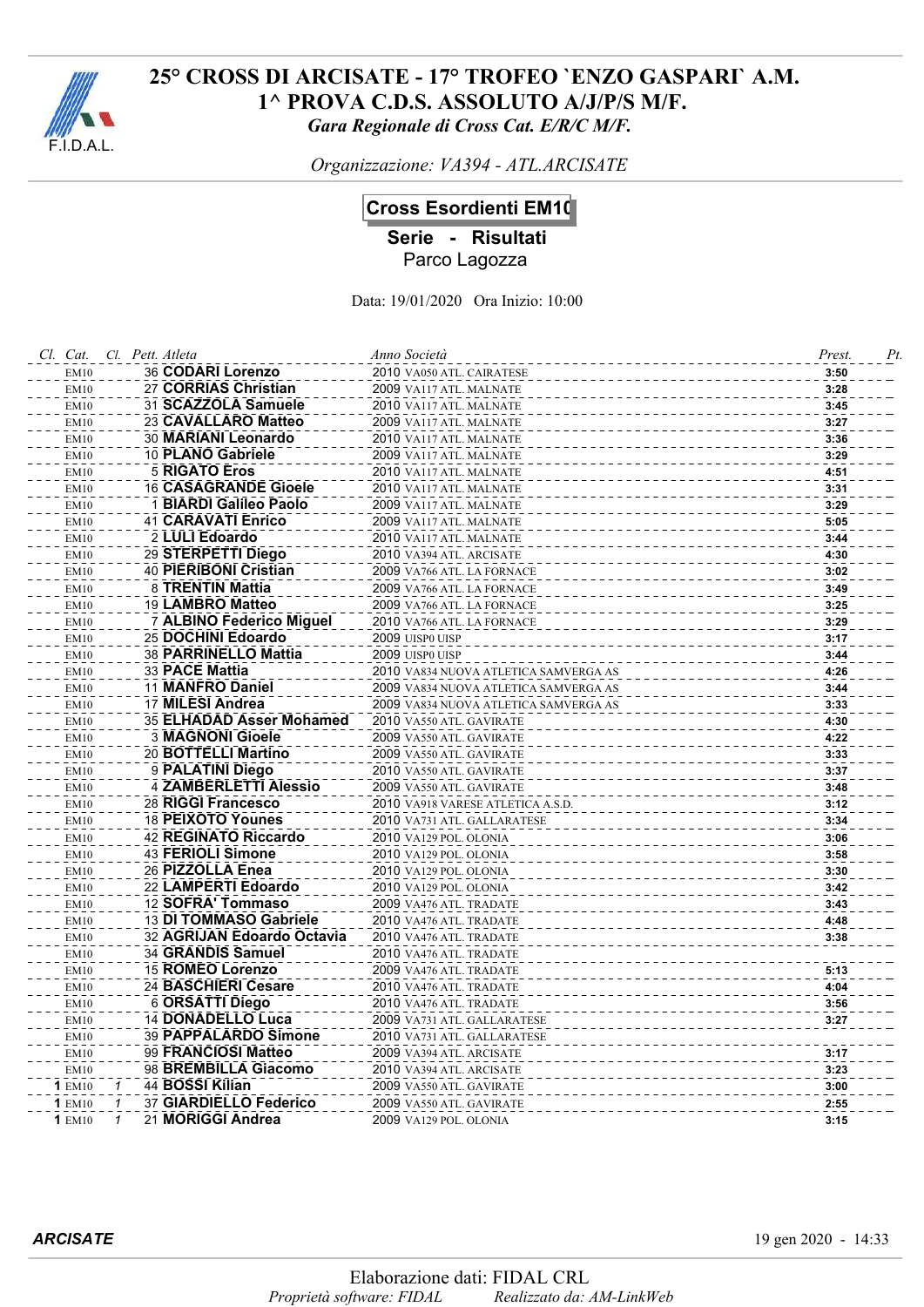

*Organizzazione: VA394 - ATL.ARCISATE*

## **Cross Esordienti EF10**

**Serie - Risultati**

Parco Lagozza

| Cl. Cat.       |                | Cl. Pett. Atleta          | Anno Società                          | Prest. | Pt |
|----------------|----------------|---------------------------|---------------------------------------|--------|----|
| <b>1 EF10</b>  |                | 99 TROTTO Ludovica        | 2009 VA394 ATL. ARCISATE              | 3:17   |    |
| <b>2</b> EF10  | 2              | 2 INGLESE Amelia          | 2009 UISP0 UISP                       | 3:19   |    |
| 3 EF10         | 3              | 9 BOSE' Lucia             | 2009 VA550 ATL. GAVIRATE              | 3:21   |    |
| 4 EF10         | 4              | 1 GRANATO Sofia           | 2009 VA766 ATL. LA FORNACE            | 3:23   |    |
| 5 EF10         | 5              | 97 ALBERGATORE Alessia Ma | 2009 VA394 ATL. ARCISATE              | 3:25   |    |
| 6 EF10         | 6              | 12 PAGANI Elisa           | 2010 VA766 ATL. LA FORNACE            | 3:25   |    |
| <b>7</b> EF10  | $\overline{7}$ | 7 FERE' Anna              | 2009 VA766 ATL. LA FORNACE            | 3:29   |    |
| <b>8</b> EF10  | 8              | 14 PARINI Anna            | 2009 VA834 NUOVA ATLETICA SAMVERGA AS | 3:30   |    |
| <b>9 EF10</b>  | 9              | 21 MARTIGNONI Matilde     | 2010 VA766 ATL. LA FORNACE            | 3:32   |    |
| <b>10 EF10</b> | 10             | 5 VINCI Elena             | 2009 VA766 ATL. LA FORNACE            | 3:33   |    |
| <b>11 EF10</b> | 11             | 20 CASATI Beatrice        | 2009 UISP0 UISP                       | 3:37   |    |
| <b>12 EF10</b> | 12             | 3 GUIZZARDI Alabama       | 2010 VA731 ATL. GALLARATESE           | 3:38   |    |
| <b>13 EF10</b> | 13             | 90 LICCHETTA Moira        | 2010 VA394 ATL. ARCISATE              | 3:40   |    |
| <b>14 EF10</b> | 14             | 19 BIANCHI Sara           | 2009 VA550 ATL. GAVIRATE              | 3:41   |    |
| <b>15 EF10</b> | 15             | 91 PRELAJ Kristel         | 2010 VA394 ATL. ARCISATE              | 3:42   |    |
| <b>16 EF10</b> | 16             | 8 FANTIN Giulia           | 2009 VA766 ATL. LA FORNACE            | 3:49   |    |
| <b>17 EF10</b> | 17             | 92 GALLO Beatrice         | 2009 VA117 ATL. MALNATE               | 3:50   |    |
| <b>18 EF10</b> | 18             | 16 MARONI Giada           | 2009 VA117 ATL. MALNATE               | 3:51   |    |
| <b>19 EF10</b> | 19             | 17 SECCO Ginevra          | 2009 VA766 ATL. LA FORNACE            | 3:53   |    |
| <b>20 EF10</b> | 20             | 18 DE LUCA Emma           | 2009 VA550 ATL. GAVIRATE              | 3:55   |    |
| 21 EF10        | 21             | 93 MERANTE Emilia         | 2010 VA394 ATL. ARCISATE              | 3:56   |    |
| <b>22 EF10</b> | 22             | 6 FERRONI Asia            | 2009 VA550 ATL. GAVIRATE              | 3:57   |    |
| <b>23 EF10</b> | 23             | 4 PAVAN Angelica          | 2010 VA740 ATL. MACCAGNO              | 4:00   |    |
| 24 EF10        | 24             | 13 GRIGOLATO Giada        | 2010 VA129 POL. OLONIA                | 4:03   |    |
| 25 EF10        | 25             | 94 ZILIO Clarissa         | 2009 VA394 ATL. ARCISATE              | 4:07   |    |
| 26 EF10        | 26             | 95 CATTANEO Silvia        | 2010 VA394 ATL. ARCISATE              | 4:07   |    |
| <b>27 EF10</b> | 27             | 80 GUIDA Rebecca          | 2009 VA394 ATL. ARCISATE              | 4:12   |    |
| <b>28 EF10</b> | 28             | 10 RONCHETTI Marika       | 2009 VA129 POL. OLONIA                | 4:31   |    |
| 29 EF10        | 29             | 70 LAGHZIOUI Alaa         | 2010 VA394 ATL. ARCISATE              | 4:40   |    |
| <b>30 EF10</b> | 30             | 15 ARMENISE Giada         | 2010 VA740 ATL. MACCAGNO              | 4:42   |    |
| 31 EF10        | 31             | 11 <b>BONFANTI Sara</b>   | 2009 VA129 POL. OLONIA                | 5:09   |    |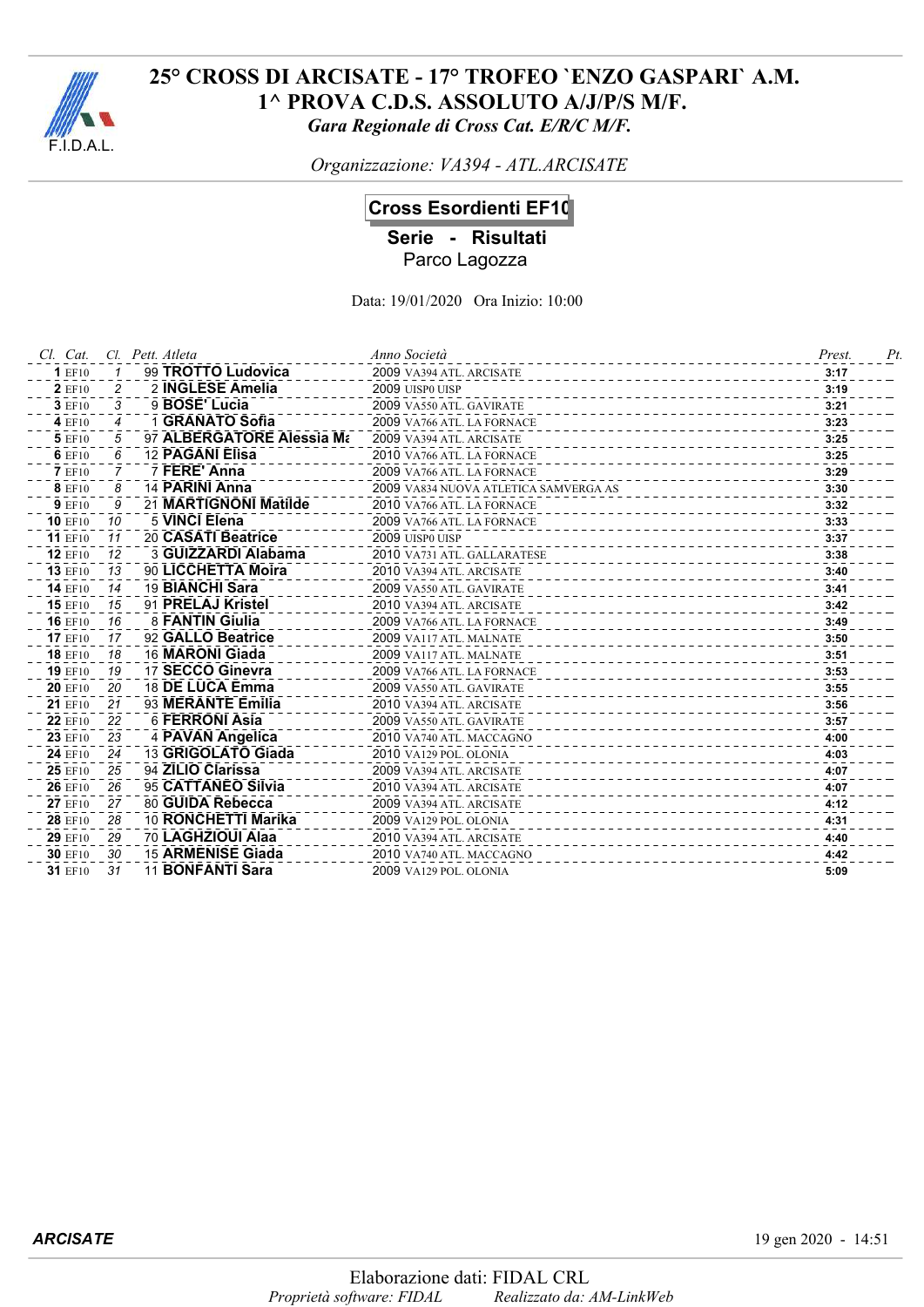

*Organizzazione: VA394 - ATL.ARCISATE*

#### **Cross Esordienti F5 - 19/01/2020**

*Serie Unica*

| Cat.            | <i>Nominativo</i> | Cod.Soc. Società<br>Anno           | <i>Prestazione Vento</i> | Punti |
|-----------------|-------------------|------------------------------------|--------------------------|-------|
| EF <sub>5</sub> | DURANI GRETA      | 2013 VA750 CARDATLETICA            |                          |       |
| . FF $\epsilon$ | 2 LICCHETTA SOFIA | 2013 VA394<br>ATL. ARCISATE        |                          |       |
| EE5             | 3 COMINELLI LICIA | <b>ATL. ARCISATE</b><br>2013 VA394 |                          |       |
|                 |                   |                                    |                          |       |

#### **Cross Esordienti F8 - 19/01/2020**

#### *Serie Unica*

| Cl. Cat.      | Cl. Nominativo                   | Anno Cod.Soc.Società       | <i>Prestazione Vento</i> | Punti |
|---------------|----------------------------------|----------------------------|--------------------------|-------|
| 1 EF8         | 1 DURANI MARTA                   | 2011 VA750 CARDATLETICA    |                          |       |
| 2 EF8         | 2 ZAFFANELLI ALESSIA             | 2011 VA394 ATL. ARCISATE   |                          |       |
| 3 EF8         | <b>3 PALMA ARIANNA</b>           | 2011 VA476 ATL. TRADATE    |                          |       |
| 4 EF8         | <b>4 OUARD MALAK</b>             | 2011 VA550 ATL. GAVIRATE   |                          |       |
| 5 EF8         | <b>5 ALFIERI ASIA</b>            | 2011 VA117 ATL, MALNATE    |                          |       |
| 6 EF8         | <b>6 BISULCA PERLA</b>           | 2011 VA117 ATL. MALNATE    |                          |       |
| 7 EF8         | 7 LABANCA GIULIA                 | 2012 VA766 ATL. LA FORNACE |                          |       |
| <b>8 EF8</b>  | 8 ELHADAD ALMA MOHAMED MAN       | 2012 VA550 ATL GAVIRATE    |                          |       |
| <b>9 EF8</b>  | 9 GRANATO ANGELA                 | 2011 VA766 ATL. LA FORNACE |                          |       |
| <b>10 EF8</b> | <b>10 GIRIMONTE AZZURRA</b>      | 2011 VA476 ATL. TRADATE    |                          |       |
| <b>11 EF8</b> | 11 PELLEGRINI NADIA IRENE        | 2011 VA766 ATL. LA FORNACE |                          |       |
| <b>12 EF8</b> | 12 GUOLO ARIANNA                 | 2012 VA117 ATL, MALNATE    |                          |       |
| 13 EF8        | 13 DE BIAGGI MELISSA             | 2012 VA476 ATL TRADATE     |                          |       |
| <b>14 EF8</b> | <b>14 BRAVIN ELISA</b>           | 2012 VA766 ATL. LA FORNACE |                          |       |
| 15 EF8        | 15 BONATO ARIANNA ELISA          | 2011 VA766 ATL LA FORNACE  |                          |       |
| <b>16 EF8</b> | <b>16 VECCHI IRENE</b>           | 2012 VA476 ATL TRADATE     |                          |       |
| 17 EF8        | 17 MAGNONI SOFIA                 | 2011 VA550 ATL. GAVIRATE   |                          |       |
| <b>18 EF8</b> | <b>18 MONTALBETTI MARGHERITA</b> | 2012 VA130 N. ATL. VARESE  |                          |       |
|               |                                  |                            |                          |       |

#### **Cross Esordienti M5 - 19/01/2020**

#### *Serie Unica*

| Cl. Cat.          | Cl. Nominativo                 | Anno Cod.Soc.Società         | <i>Prestazione Vento</i> | Punti      |
|-------------------|--------------------------------|------------------------------|--------------------------|------------|
| 1 EM5             | 1 BIARDI GIOTTO LUIGI ELI      | 2013 VA117 ATL MALNATE       |                          |            |
| 2 EM <sub>5</sub> | 2 SAMMARTINI GIACOMO           | 2013 VA731 ATL. GALLARATESE  |                          |            |
| 3 EM <sub>5</sub> | 3 MARTINATO LEONARDO           | ATL. MALNATE<br>2013 VA117   |                          |            |
| 4 EM5             | 4 ARRIGHI ISACCO               | 2013 VA117<br>- ATL. MALNATE |                          |            |
| 5 EM5             | <b>5 CREMONESI PEDRO</b>       | 2013 VA117 ATL MALNATE       |                          |            |
| 6 EM5             | <b>6 RAIMONDI FILIPPO</b>      | 2013 VA394 ATL. ARCISATE     |                          |            |
| <b>7 EM5</b>      | 7 GIUDICI NICOLO'              | 2013 VA550 ATL. GAVIRATE     |                          |            |
| <b>8 EM5</b>      | <b>8 LEONE MATTEO</b>          | 2013 VA117 ATL MALNATE       |                          |            |
| <b>9 EM5</b>      | 9 BUFANO GABRIELE              | 2013 VA117 ATL MALNATE       |                          |            |
| <b>10 EM5</b>     | <b>10 LIUCCI ALESSANDRO</b>    | 2013 VA550 ATL GAVIRATE      |                          | $^{\circ}$ |
| <b>11 EM5</b>     | 11 ZAGNI FILIPPO               | 2013 VA766 ATL. LA FORNACE   |                          |            |
| <b>12 EM5</b>     | 12 SPOTI ELIA PIETRO           | 2013 VA750 CARDATLETICA      |                          |            |
| 13 EM5            | 13 FERIOLI MATTEO              | 2013 VA129 POL. OLONIA       |                          |            |
| <b>14 EM5</b>     | <b>14 MARCHIORI SEBASTIANO</b> | 2013 VA766 ATL. LA FORNACE   |                          |            |
| 15 EM5            | <b>15 PIERIBONI ANDREA</b>     | 2013 VA766 ATL. LA FORNACE   |                          |            |
| 16 EM5            | <b>16 MERANTE ELVIO</b>        | 2014 VA394 ATL ARCISATE      |                          |            |

#### **Cross Esordienti M8 - 19/01/2020**

#### *Serie Unica*

| Cl. Cat.     | Cl. Nominativo           | Anno Cod Soc. Società                  | Prestazione Vento | Punti |
|--------------|--------------------------|----------------------------------------|-------------------|-------|
| 1 EM8        | 1 GHIELMETTI LUCA        | 2011 VA550 ATL GAVIRATE                |                   |       |
| <b>2 EM8</b> | 2 CASTELLI GIOELE        | 2011 VA476 ATL TRADATE                 |                   |       |
| <b>3 EM8</b> | <b>3 FERE' GIOVANNI</b>  | 2011 VA766 ATL LA FORNACE              |                   |       |
| <b>4 EM8</b> | <b>4 DUCHINI ALESSIO</b> | 2012 VA750 CARDATLETICA                |                   |       |
| 5 EM8        | 5 LO CAJOLO GIACOMO      | 2011 VA394 ATL ARCISATE                |                   |       |
| <b>6 EM8</b> | <b>6 UCCELLI NICOLO'</b> | 2011 VA834 NUOVA ATLETICA SAMVERGA ASD |                   |       |
| <b>7 EM8</b> | <b>7 ROGORA LEONARDO</b> | 2011 VA766 ATL LA FORNACE              |                   |       |
|              |                          |                                        |                   |       |

Elaborazione dati: FIDAL CRL

*Proprietà software: FIDAL Realizzato da: AM-LinkWeb*

**ARCISATE** 19 gen 2020 - 13:15